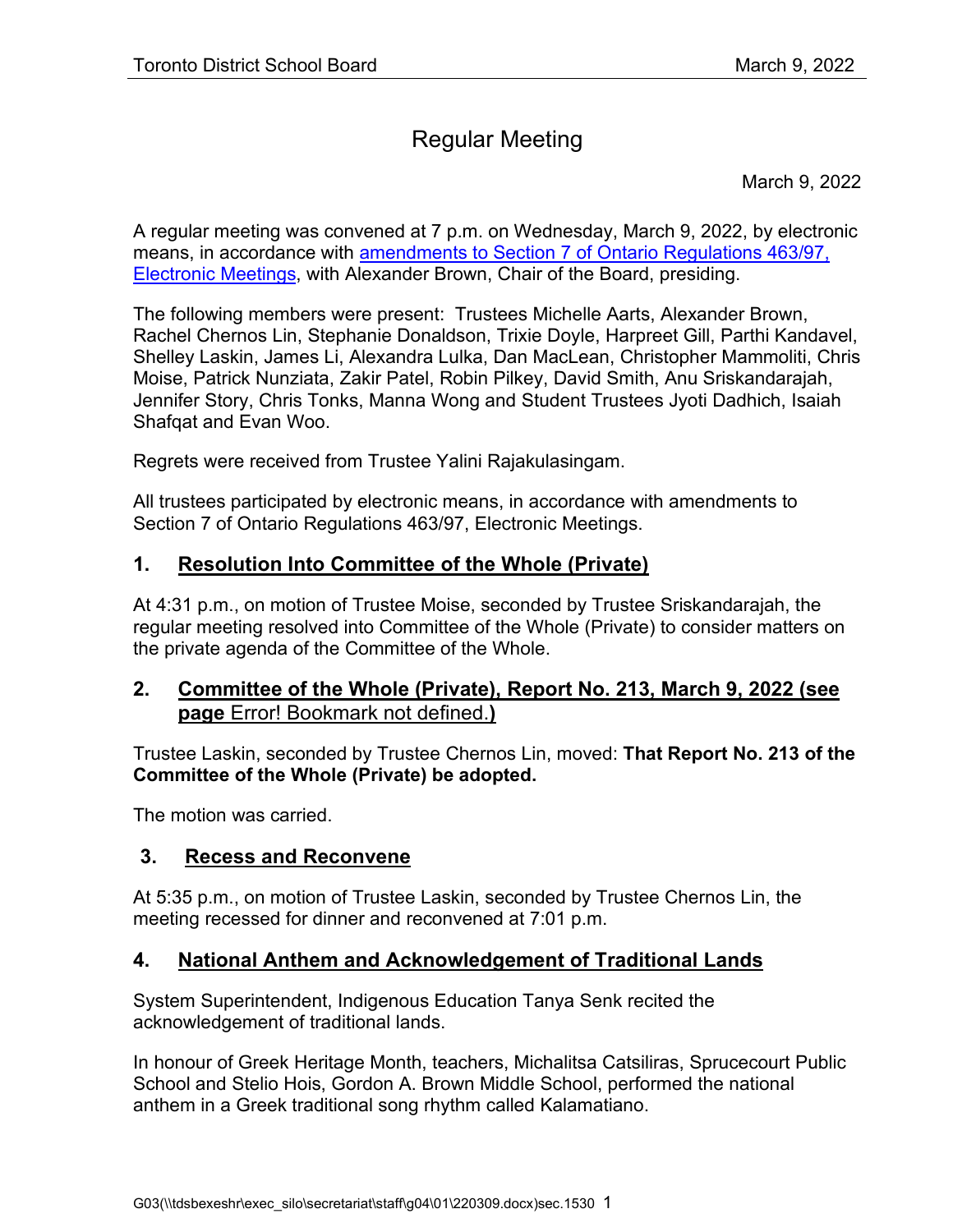### **5. Approval of the Agenda**

Trustee Moise, seconded by Trustee Donaldson, moved: **That the agenda be approved**.

The motion was carried.

# **6. Celebrating Board Activities**

*(a) Greek Heritage Month*

Trustee Story spoke about Greek Heritage Month, which is recognized in March.

### *(b) Educate, Motivate, Inspire: Good News Stories*

A video of good news stories featuring students and staff was shown at the meeting.

# **7. Memorials**

The Chair expressed sympathy on behalf of the Board to the families of Kirsten Munro, Gilbert Elbourne, Stephen Goodman and Jose Guiao, Board employees who recently died.

A moment's silence was observed in their memory.

# **8. Chair's Announcements**

The Chair welcomed everyone to the sixth regular meeting of the 2021-2022 school year. The Chair:

- thanked students, families and staff for their patience and cooperation during the pandemic and indicated that more information will be provided following the provincial announcement regarding lifting restrictions;
- apologized on behalf of the Board to those subjected to the recent incidents of hate and discrimination and spoke to staff's action to address forms of hate in schools

### **9. Reports From Trustees Appointed to External Organizations and Student Trustees**

Toronto and Region Conservation Authority Natural Science Education Committee

Trustee Wong presented a report on the activities of the Toronto and Region Conservation Authority Natural Science Education Committee, including:

- The committee's inaugural meeting was held on February 7, 2022;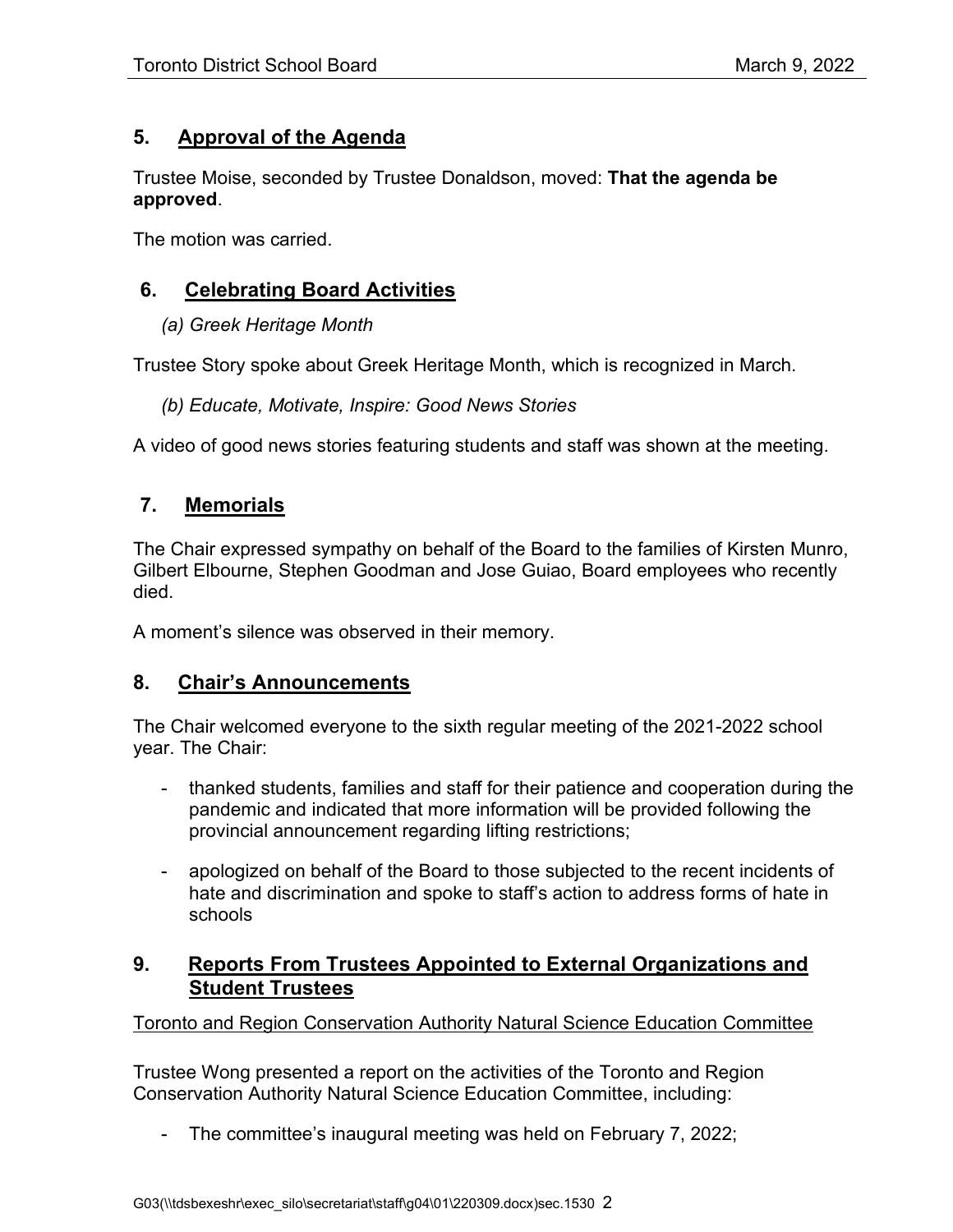- The committee's mandate and objectives regarding the effective implementation and advancement of the recommendations of the Outdoor Education Task Force, as well as governance and leadership will be the focus of the 2022 work plan;
- Following the 2022 municipal election, committee members will be appointed to a four-year term, to align with municipal and school board terms.

A copy of the report was circulated at the meeting.

#### Student Trustees

Student Trustees Dadhich, Shafqat, and Woo presented an update on the activities of the Student Senate, including:

- Recent consultations with the Parent and Community Engagement Office regarding policy P023, Secondary Programs and Admissions regarding the 2022- 2023 secondary timetable, the Renaming Schools Committee, and the Student Equity Collective;
- An update on the Student Trustee elections and recent equity training of the Student Senate;
- An update on work with the Ontario Student Trustees' Association (OSTA-AECO), Toronto Youth Environmental Council, and the Ontario Students for COVID Safety interest group.

A copy of the report was circulated at the meeting. Two videos of the Student Trustees were also shown at the meeting.

### **10. Director's Leadership Report**

Director Colleen Russell-Rawlins presented her leadership report for March 2022. The Director:

- addressed the increase in incidents of racism and hate in the community and in schools, emphasizing the need for greater attention on educating students to understand the current and historical roots of hatred, and racism;
- thanked members of the Greek community for their work on March's heritage month celebrations;
- thanked students at Central Toronto Academy and Student Trustee Jyoti Dadhich for their work with Plan International Canada for International Women's Day;
- wished students, staff and the community a happy March Break.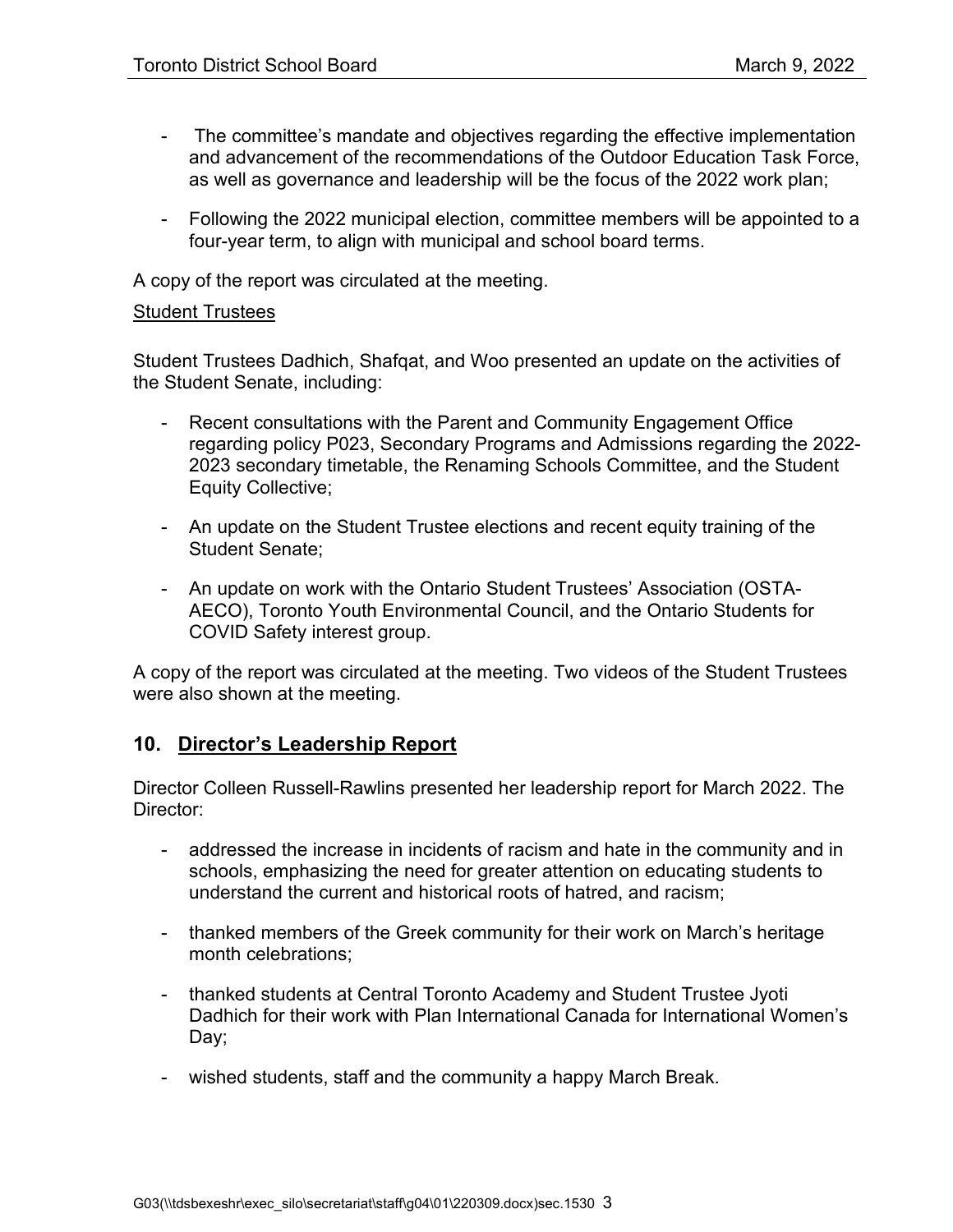# **11. Declarations of Possible Conflict of Interest**

Trustee Laskin declared a possible conflict of interest related to Part (a) of the matter, School-Based Staff Allocation 2022-23: Teachers and Support Staff [4269]. She stated that:

This is to advise that I have a deemed pecuniary interest as defined by section 3 of the *Municipal Conflict of Interest Act,* in the matter of 16.3.1 School-Based Staff Allocation 2022-2023 on the March 9, 2022 Board agenda: Teachers and Support Staff with regard to a) elementary staffing, as my daughter is a member of ETFO.

The trustee did not vote on the matter for which she declared a conflict.

### **12. Matters to be Decided Without Discussion**

Trustee Doyle, seconded by Trustee Moise, moved: **That the following matters presented as matters to be decided without discussion be approved or received, as appropriate:**

- **a. Confirmation of Minutes of Meetings Held on February 2 and 24, 2022**
- **b. Governance and Policy Committee, Report No. 02, February 9, 2022 (see page [14\)](#page-13-0)**
	- 1. P039, Electronic Participation in Meetings Policy Review: Phase 1 [4256]
	- 2. Specialized Schools and Programs Policy: Consultation Update [4257]
	- 3. P020, Transportation of Students Policy Review: Preliminary Provisions, Phase 2 [4258]
	- 4. Flexible Working, Phase 1: New Policy [4260]
- **c. Finance, Budget and Enrolment Committee, Report No. 04 (Part B), February 16, 2022 (see page [18\)](#page-17-0)**
	- 1. Contract Awards, Operations [4252]
	- 2. Contract Awards, Facilities [4254]
	- 3. Revitalizing School Interiors [4261]
	- 4. City of Toronto Community Benefit Charges: Update [4252]
	- 6. Elementary Vice-Principal Allocation Model [4241]
	- 7. 2022-23 Enrolment Projections [4251]
	- 8. First Quarter Interim Financial Report, 2021-22 [4242]
	- 10.2022-23 Preliminary Financial Forecast [4244]
- **d. Finance, Budget and Enrolment Committee (Special Meeting), Report No. 05, March 3, 2022 (see page [22\)](#page-21-0)**
	- 2. Addressing Pandemic Impacts on Youngest Learners
- **e. Board Self-Improvement Planning Committee, Report No. 03, February 22, 2022 (For receipt) (see page [27\)](#page-26-0)**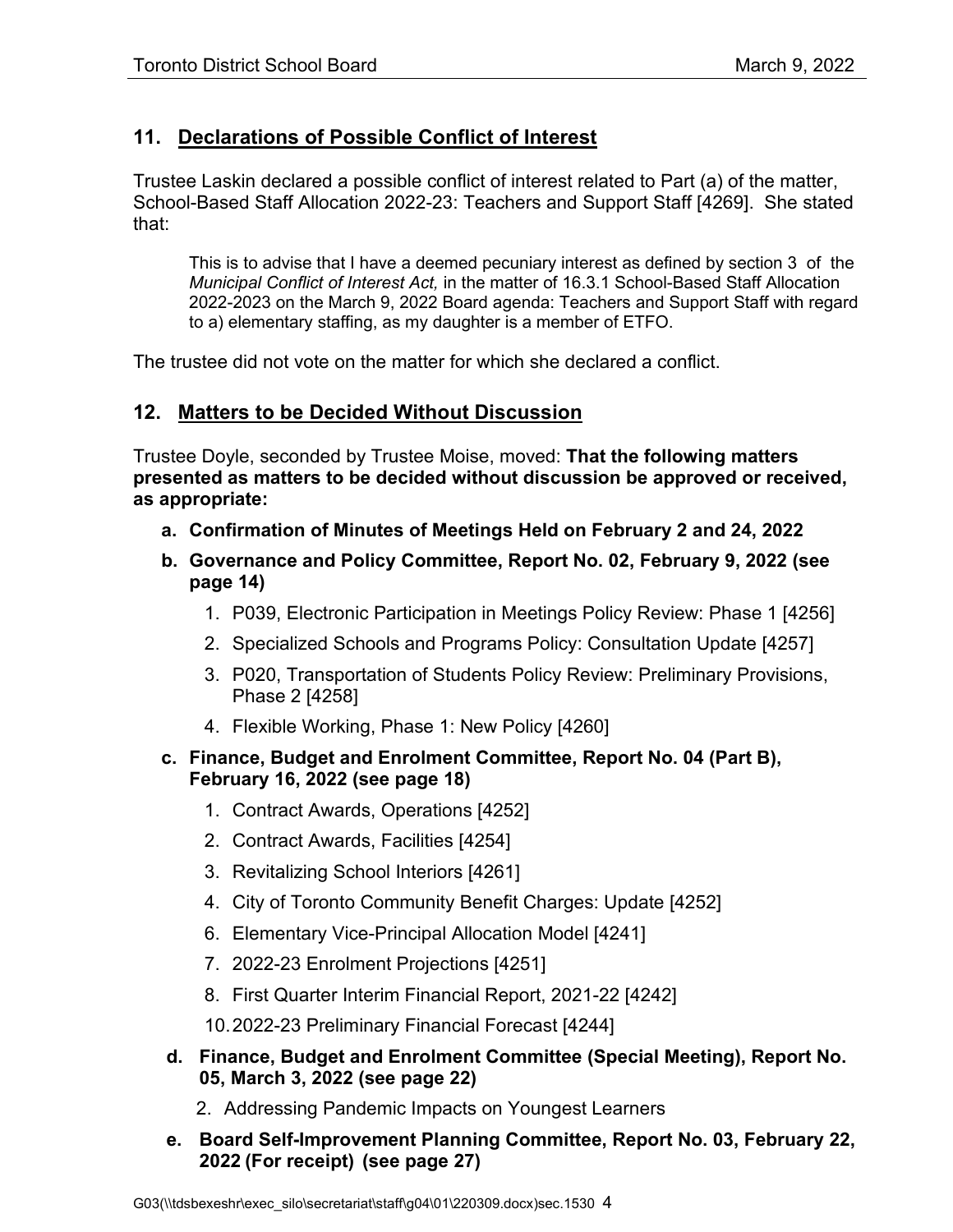#### **f. Program and School Services Committee, Report No. 02 (Part B), February 23, 2022 (see page [29\)](#page-28-0)**

- 3. Alternative Schools Community Advisory Committee: TDSB Community Outreach Ambassadors
- 4. Parent Involvement Advisory Committee: Suspension of the TDSB School Council By-Laws Template
- 5. Parent Involvement Advisory Committee: Support of School Council IT Support
- 6. Parent Involvement Advisory Committee: Simplified Elementary School **Schedule**
- 7. Special Education Advisory Committee: Implementation of Recommendations From the K-12 Education Standards Development **Committee**
- 8. Human Rights Reporting Portal Feasibility [4265]
- 10.Spring 2022 Student Census Pilot and Fall 2022 System Launch [4267]
- **g. Planning and Priorities Committee, Report No. 04, March 2, 2022 (see page [35\)](#page-34-0)**
	- 1. Toronto Lands Corporation: Reappointment of Citizen Directors on the Toronto Lands Corporation
	- 2. Combatting Hate and Racism: Student Learning Strategy [4268]
	- 3. Revised Plan for Annual Reports on the Multi-Year Strategic Plan [4274]
	- 4. Administrative Site Review: Update [4273]
	- 5. COVID-19 Pandemic Recovery Plan Update: March 2022 [4271]
	- 6. 2022 RBC Canadian Open: Permit Use Richview Collegiate Institute [4272]
	- 7. Trustee Determination and Distribution: 2022 Municipal Election [4263]
	- 8. Accommodation of Students From Residential Developments at 41 Roehampton Avenue, 89 Roehampton Avenue, 25 Holly Street, and 50 Dunfield Avenue [4262]

The motion was carried.

### **13. Representation on the Ontario Public School Boards' Association (see page [43\)](#page-42-0)**

The Board considered a memorandum from staff regarding representation on the Ontario Public School Boards' Association, as on February 1, 2022, Director, Vicepresident, Enrolment, and Voting Delegate, Trustee Stephanie Donaldson indicated her intention to step down from her duties.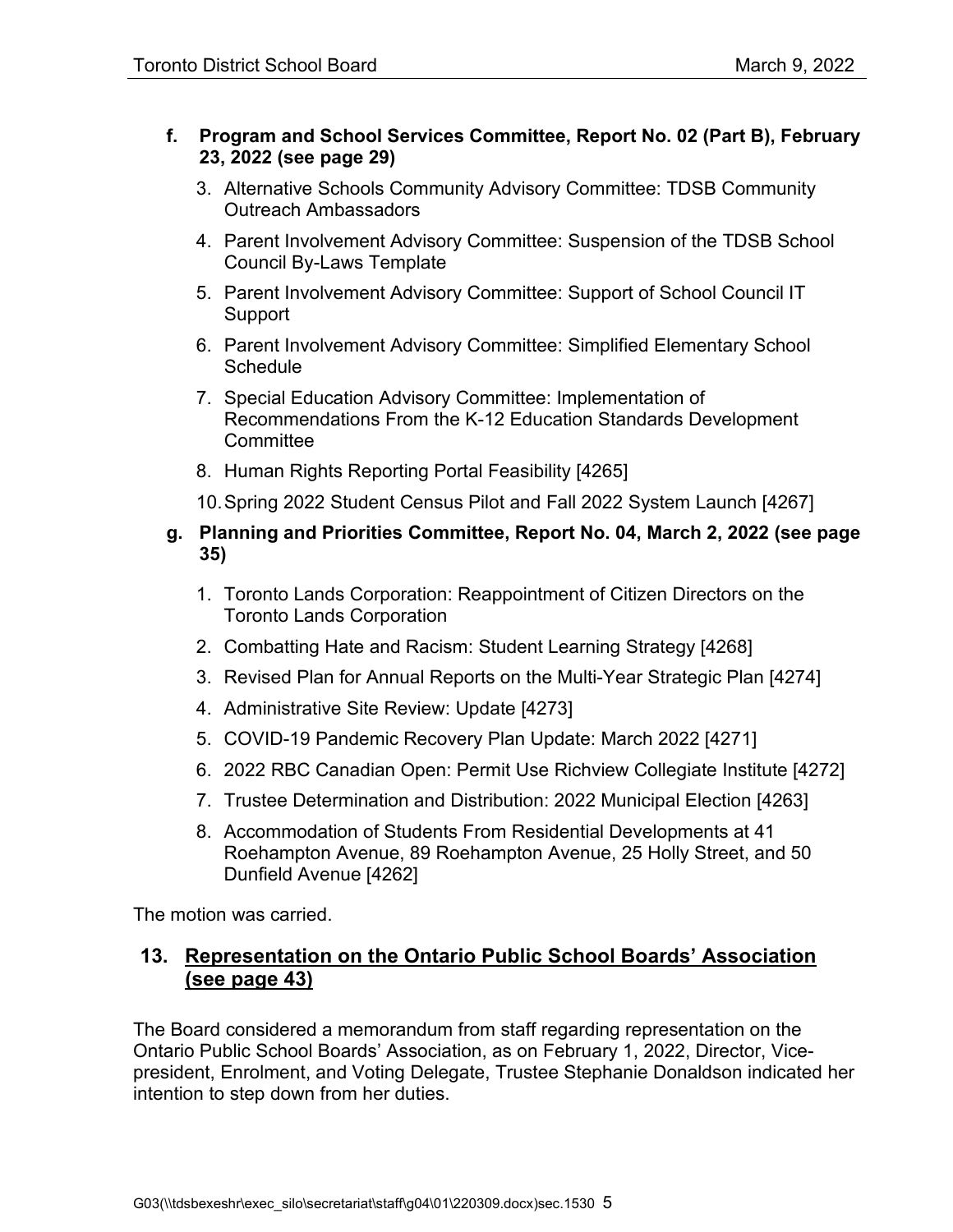Trustee Laskin, seconded by Trustee Sriskandarajah, moved:

- **(a) That Director and alternate voting delegate, Trustee Michelle Aarts be appointed to replace Trustee Stephanie Donaldson as Vice-president, Enrolment and voting delegate on the Ontario Public School Boards' Association for the remainder of the term ending November 14, 2022;**
- **(b) That Alternate Director, Trustee Rachel Chernos Lin be appointed to replace Trustee Stephanie Donaldson as Director on the Ontario Public School Boards' Association for the remainder of the term ending November 14, 2022;**
- **(c) That Director and Alternate Vice-president, Enrolment, Trustee Chris Moise, be appointed to replace Trustee Michelle Aarts as alternate voting delegate on the Ontario Public School Boards' Association for the remainder of the term ending November 14, 2022.**

The motion was carried.

There were no nominations to replace Trustee Rachel Chernos Lin as Alternate Director on the Ontario Public School Boards' Association for the remainder of the term ending November 14, 2022.

### **14. Finance, Budget and Enrolment Committee, Report No. 04 (Part B), February 16, 2022 (see page [18\)](#page-17-0)**

Item 9, Proposed Strategic Budget Drivers for 2022-23 Budget [4243] (see page [20\)](#page-19-0)

Trustee Mammoliti, seconded by Trustee Sriskandarajah, moved: **That the strategic drivers for the 2022-2023 budget, as presented in the report, be approved.**

The motion was carried.

#### Item 11, Financial Facts: Revenue and Expenditure Trends, February 2022 [4245] (see page [21\)](#page-20-0)

Trustee Laskin, seconded by Trustee Moise, moved: **That the report be received.**

The motion was carried.

### **15. Finance, Budget and Enrolment Committee (Special Meeting), Report No. 05, March 3, 2022 (see page [22\)](#page-21-0)**

Item 1, School-Based Staff Allocation 2022-23: Teachers and Support Staff [4269] (see page [22\)](#page-21-1)

Trustee Wong, seconded by Trustee Mammoliti, moved: **That the following allocation of school-based staff for 2022-2023, be approved:**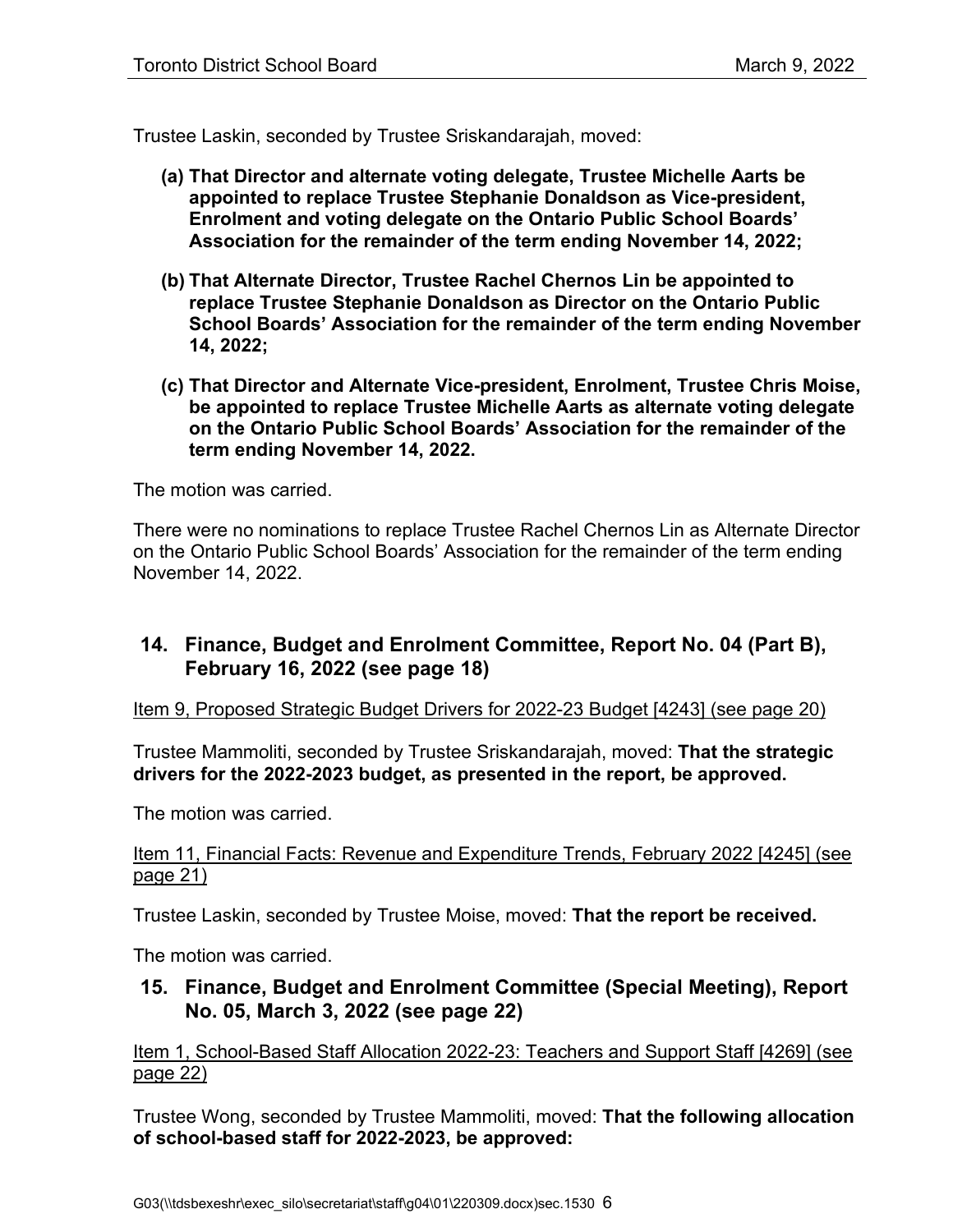- **(a) Allocate 10,179.0 FTE positions of Teacher, Elementary as set out in Appendix A;**
- **(b) Allocate 4,616.0 FTE positions of Teacher, Secondary as set out in Appendix B;**
- **(c) Allocate 1,038.0 FTE positions of Designated Early Childhood Educator as set out in Appendix C;**
- **(d) Allocate 190.5 FTE positions of Vice-Principal, Elementary as set out in Appendix D;**
- **(e) Allocate 161.0 FTE positions of Vice-Principal, Secondary as set out in Appendix D;**
- **(f) Allocate 9.0 FTE positions of Educational Assistant, Caring and Safe as set out in Appendix E;**
- **(g) Allocate 2,834.0 FTE positions of Special Education Support Staff as set out in Appendix F;**
- **(h) Allocate 1,070.0 FTE positions of School Office Clerical as set out in Appendix G;**
- **(i) Allocate 203.5 FTE positions of School-Based Safety Monitor as set out in Appendix H;**
- **(j) Allocate 2,522.0 headcount positions of Lunchroom Supervisor as set out in Appendix I;**
- **(k) Allocate 93.0 FTE positions of Aquatics Instructor in the regular program as set out in Appendix J;**
- **(l) Allocate 37.0 FTE positions of Food Program Assistant as set out in Appendix K;**

#### **(m) Allocate 2,211.5 FTE positions of Caretaking as set out in Appendix L.**

The parts of the motion were voted on separately as follows:

On motion of Trustee Wong, seconded by Trustee Mammoliti, Part (a) was carried.

On motion of Trustee Wong, seconded by Trustee Mammoliti, Parts (b) to (m) were carried.

Following consideration of the matter, Trustee Laskin, seconded by Trustee Smith, moved the following as business arising from School-Based Staff Allocation 2022-23: Teachers and Support Staff [4269]: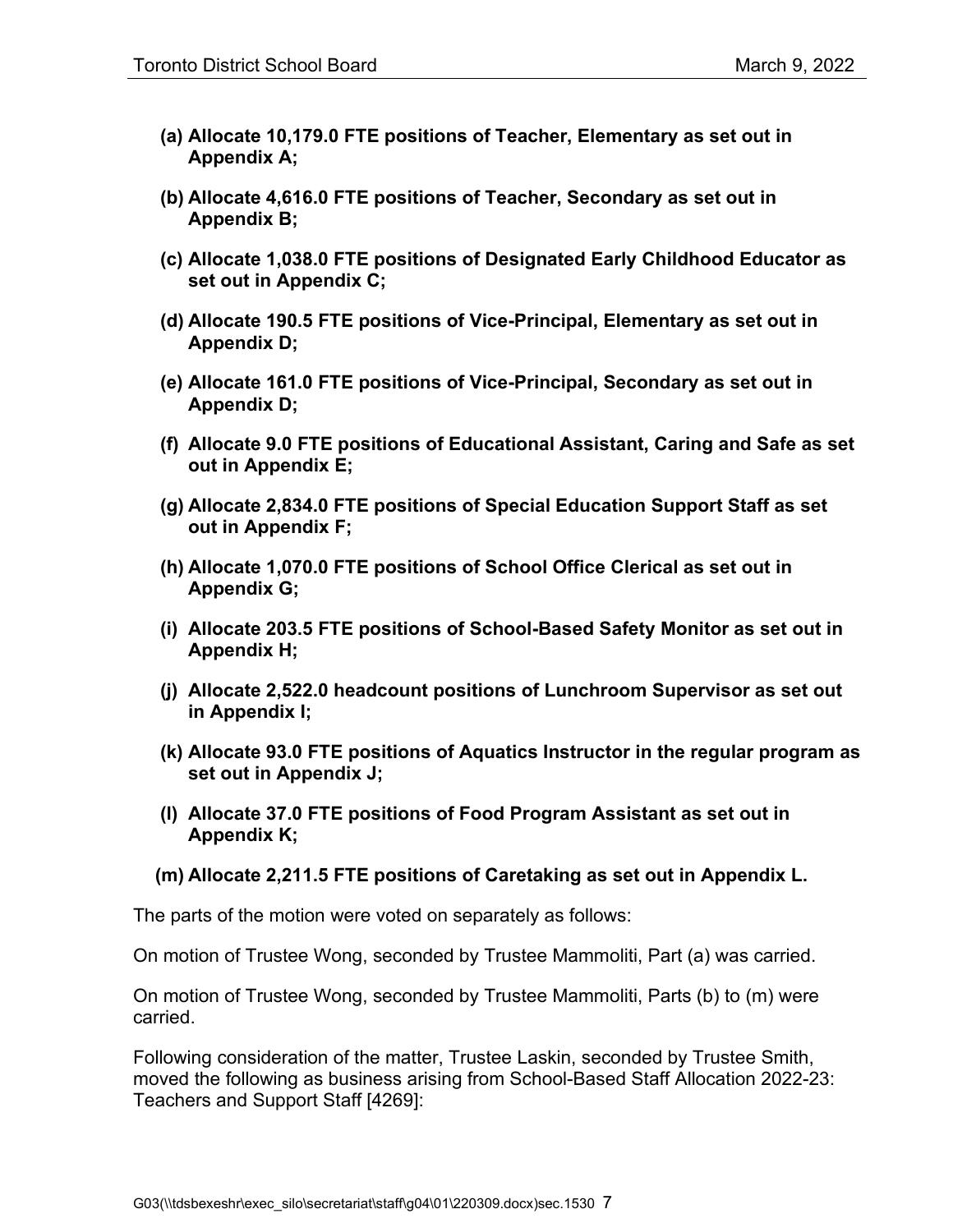**Whereas, there are currently 200 Elementary vice-principals in the system, and stability is an important part of transitioning out of COVID-19 and encouraging more students to attend in-school; and** 

**Whereas, vice-principals are support the top 2 budget drivers – Mental Health and Well-Being and Staff allocation to support students and also support drivers (4) Learning Success, (7), Pandemic Recovery (8) Parent engagement and student voice and (9) Professional development;** 

**Therefore, be it resolved:**

**That the Director:** 

- **i. consider an option of adding back eight vice-principals, distributed two per learning centre, to assist with local decision making in support of student learning and well-being in a time of transition;**
- **ii. report back to the Finance, Budget and Enrolment Committee on the feasibility of part (i) as part of the operating budget.**

The motion was carried.

Following consideration of the matter, Trustee Kandavel, seconded by Trustee Pilkey, moved as business arising from School-Based Staff Allocation 2022-23: Teachers and Support Staff [4269]:

#### **That the Director:**

- **i. consider an option of adding 25 additional school-based safety monitors in support of student learning and well-being in a time of transition;**
- **ii. report back to the Finance, Budget and Enrolment Committee on the feasibility of part (i) as part of the operating budget.**

The motion was carried.

Therefore, the Board decided:

- A. That the following allocation of school-based staff for 2022-2023 be approved:
	- (a) *Elementary Teachers:* 10,179.0 FTE positions of elementary teacher, as set out in the staff report;
	- (b) *Secondary Teachers:* 4,616.0 FTE positions of secondary teacher, as set out in the staff report;
	- (c) *Early Childhood Educators:* 1,038.0 FTE positions of designated early childhood educator, as set out in the staff report;
	- (d) *Elementary Vice-principals:* 190.5 FTE positions of elementary vice-principal, as set out in the staff report;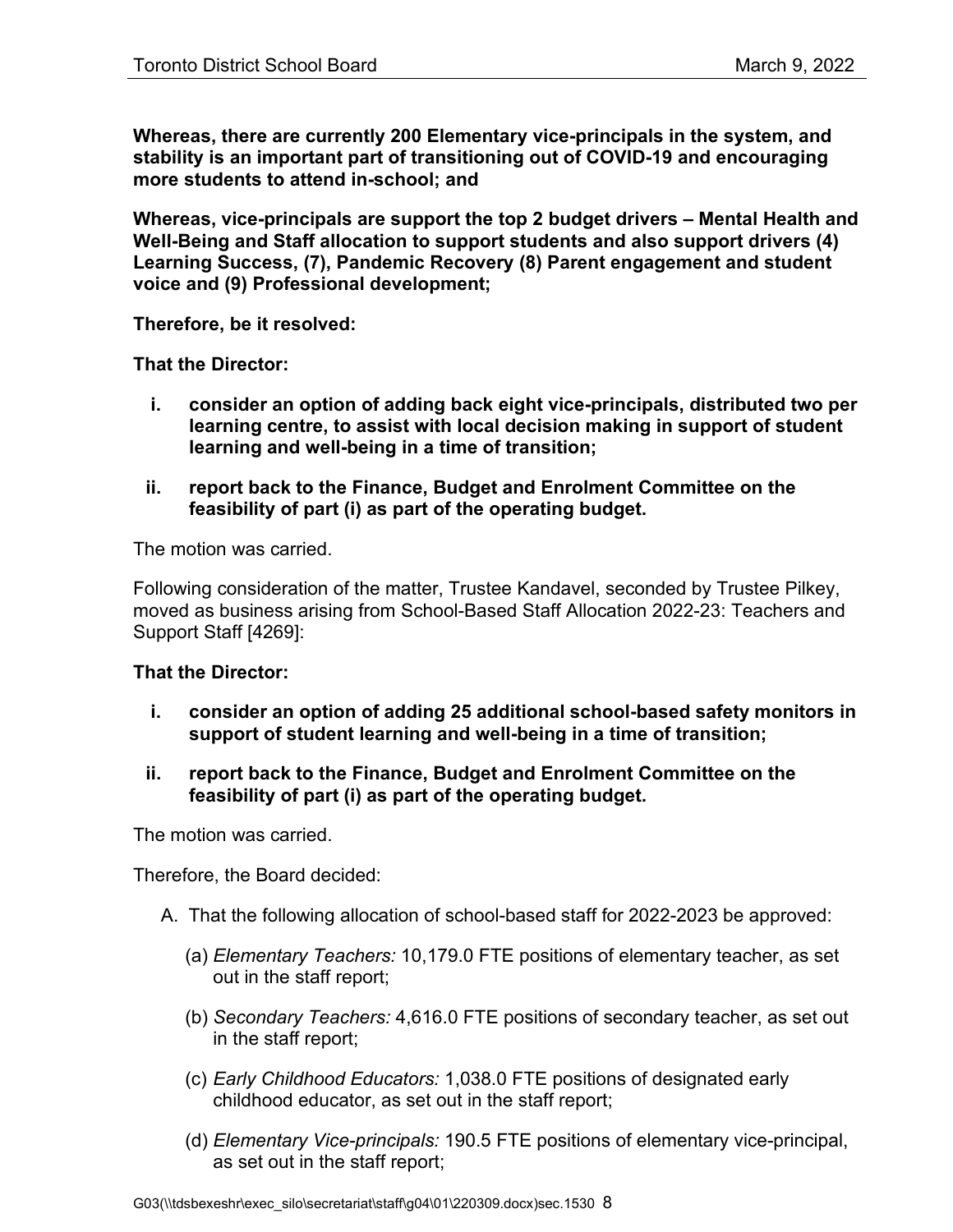- (e) *Secondary Vice-principals:* 161.0 FTE positions of secondary vice-principal, as set out in the staff report;
- (f) *Educational Assistants*: 9.0 FTE positions of educational assistant, Caring and Safe as set out in the staff report;
- (g) *Special Education Support:* 2,834.0 FTE positions of special education support, as set out in the staff report;
- (h) *School Office*: 1,070.0 FTE positions of school office clerical, as set out in the staff report;
- (i) *School-based Safety Monitors:* 203.5 FTE positions of school-based safety monitor, as set out in the staff report;
- (j) *Lunchroom Supervisor*: 2,522.0 headcount positions of lunchroom supervisor, as set out in the staff report;
- (k) *Aquatics Instructors*: 93.0 FTE positions of aquatics instructor in the regular program, as set out in the staff report;
- (l) *Food Program Assistants:* 37.0 FTE positions of food program assistant, as set out in in the staff report;

(m)*Caretaking:* 2,211.5 FTE positions of caretaking, as set out in the staff report;

B. Whereas, there are currently 200 Elementary vice-principals in the system, and stability is an important part of transitioning out of COVID-19 and encouraging more students to attend in-school; and

Whereas, vice-principals support the top two budget drivers – Mental Health and Well-being and Staff allocation to support students and also support drivers (4) Learning Success, (7) Pandemic Recovery, (8) Parent engagement and student voice, (9) Professional Development;

Therefore, be it resolved that the Director:

- i. consider an option of adding back eight vice-principals, distributed two per learning centre, to assist with local decision making in support of student learning and well-being in a time of transition;
- ii. report back to the Finance, Budget and Enrolment Committee on the feasibility of part (i) above as part of the operating budget;
- C. That the Director:
	- i. consider an option of adding additional 25 school-based safety monitors in support of student learning and well-being in a time of transition;
	- ii. report back to the Finance, Budget and Enrolment Committee on the feasibility of part (i) above as part of the operating budget.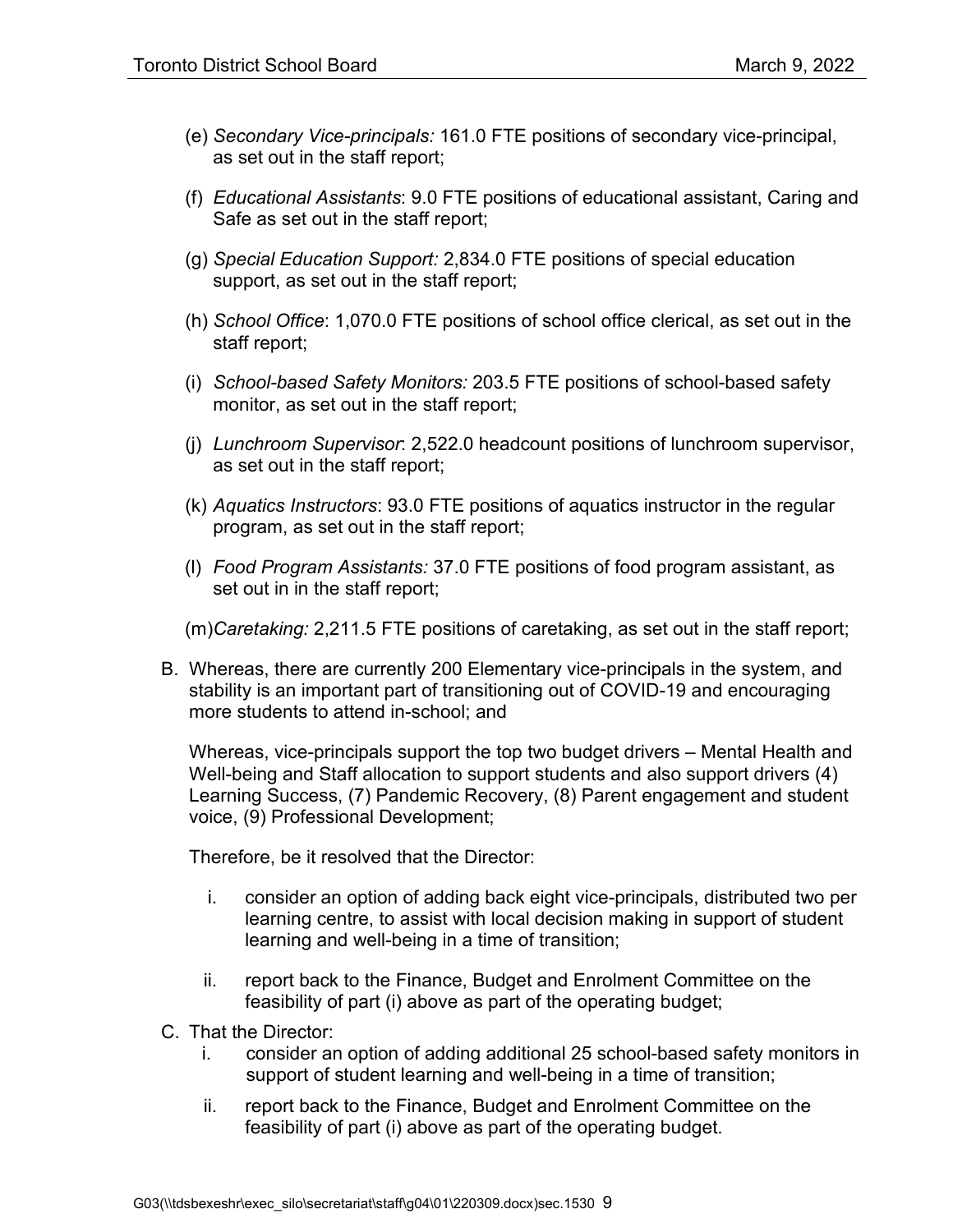### **16. Written Notice of Motion**

Trustees Mammoliti and Donaldson provided notice of the following for consideration at the Planning and Priorities Committee meeting on April 12, 2022.

#### A Toronto Partnership for the Protection and Well-being of Children and Youth

Whereas, the COVID-19 pandemic has closed the doors of schools and community agencies to children and youth during frequent and prolonged quarantine periods, resulting in serious consequences for many youth: disconnect from positive peer and caring adult relationships, extended time online (gaming, use of social media), often unsupervised, lack of access to recreational programs, decreased youth employment and medical services, increased family poverty, in addition to heightened risk of child maltreatment, such as physical abuse, sexual abuse, emotional abuse, neglect, and exposure to family violence; and

Whereas, a recent Children First Canada document called ["Raising Canada 2020"](https://childrenfirstcanada.org/campaign/raising-canada/) reported that children and youth may have suffered more than others as the result of pandemic, this report also states that preventable injury is the number one threat to children and youth in Canada, and called violence against children the "hidden crisis" of the pandemic; and

Whereas, Kids Help Phone has reported a doubling of calls from children and youth during the pandemic, and SickKids Hospital has reported a "staggering rise" in child and [youth mental health issues,](https://www.sickkids.ca/siteassets/about/about-sickkids/sickkids-annual-report-2020-2021.pdf) yet there remains a dearth of available data about the number of children and youth affected by violence during the COVID-19 restrictions; and

Whereas, the Toronto District School Board, in its Pandemic Recovery Plan has [\(in](https://pub-tdsb.escribemeetings.com/filestream.ashx?DocumentId=9747)  [November 2021\) committed additional resources](https://pub-tdsb.escribemeetings.com/filestream.ashx?DocumentId=9747) to address the urgent need in its schools to assist families and children by addressing racialized trauma, providing individual and family brief counseling, supporting food/shelter security and working collaboratively with community partners to support re-engagement, attendance and transitions for students - yet supports available continue to struggle to meet the need; and

Whereas, the TDSB's student data shows a concerning decline in mental health for all students surveyed over each of the three school years affected by the COVID-19 pandemic, an increasing use of 20 day suspensions indicating more serious incidents in schools, and dramatic increases of referrals to social workers and counsellors; and

Whereas, the work of TDSB's support staff and social workers has increased and is primarily supporting crisis in school communities (student deaths, parent/caregiver deaths, racism, tragedies and impact of community violence on students and staff), connecting and supporting families/students to food/financial security resources and culturally responsive mental health community partners, addressing and supporting student anxiety, conducting risk assessments for self-harm, supporting capacity building for positive coping and stress management skills, case managing students who are on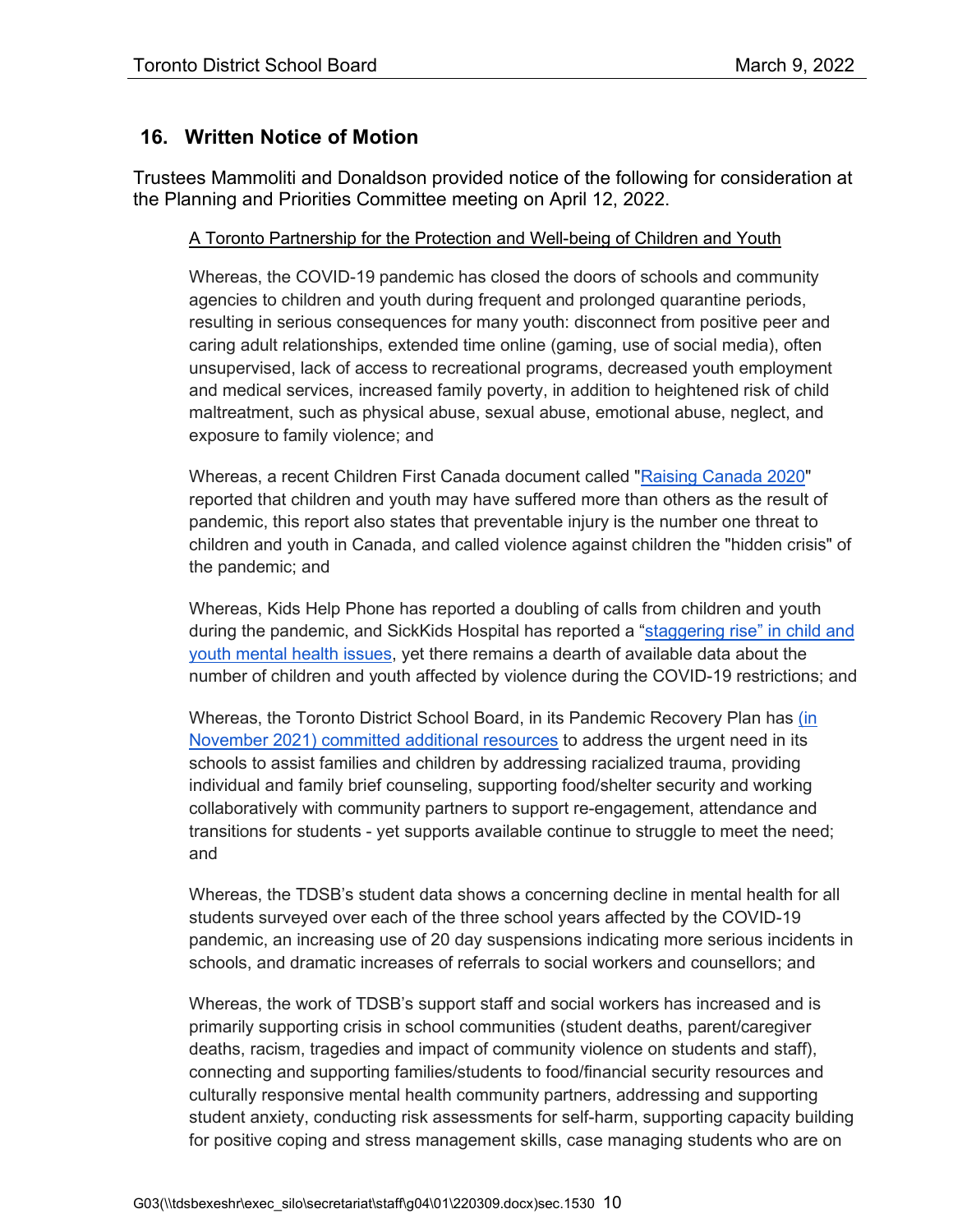wait lists with mental health community agencies, and supporting re-engagement to school of students experiencing mental health concerns; and

Whereas, children and youth are a vulnerable population requiring consistent levels of care and public agencies, including the TDSB, supporting children and youth struggle to meet the diverse needs of this population if funding and structures do not directly support it or are irregular; and

Whereas, every level of government has a responsibility for the protection and wellbeing of all children and youth; and

Whereas, funding structures are limited, individual public entities cannot address the root cause of societal issues impacting our youth alone, and better outcomes for children and youth can be better achieved through a collaborative and strategic effort;

Therefore, be it resolved:

- (a) That the Chair write to the Prime Minister of Canada, the Premier of Ontario, the Mayor of the City of Toronto and the chairs of Toronto school boards to request the creation of a partnership table between all three levels of government and Toronto school boards to discuss the development of a lasting structure that will:
	- i. combine research and action to address the adverse impacts of the COVID-19 pandemic, poverty, and violence on children and youth in the City of Toronto;
	- ii. seek to better coordinate and improve access to existing programs for children and youth in the City of Toronto;
	- iii. enhance data collection and reporting to strengthen the ability of funders to nimbly target resources to areas of urgent or critical need;
	- iv. transparently report community level data on the status of children and youth and the impacts of public services interventions;
	- v. leverage the partnership of the Toronto District School Board to ensure the involvement of children and youth in policy-making and the decisions that directly impact their lives.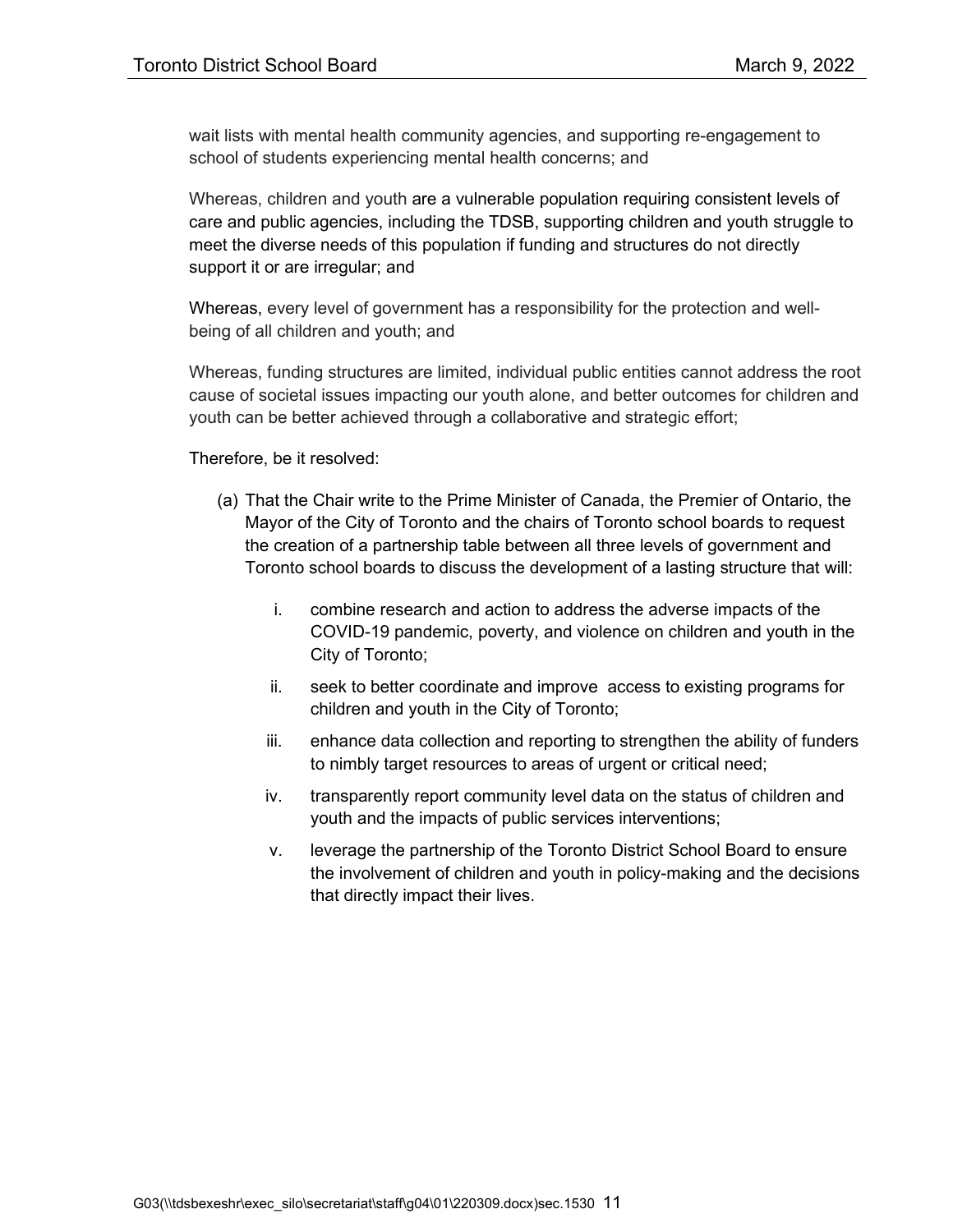# **17. Adjournment**

At 8:55 p.m., on motion of Trustee Moise, seconded by Trustee Story, the meeting adjourned.

> Alexander Brown **Chair**

Confirmed by the Board at the meeting held on April 20, 2022

 $\mathcal{L}_\text{max}$  , and the set of the set of the set of the set of the set of the set of the set of the set of the set of the set of the set of the set of the set of the set of the set of the set of the set of the set of the Alexander Brown, Chair of the Board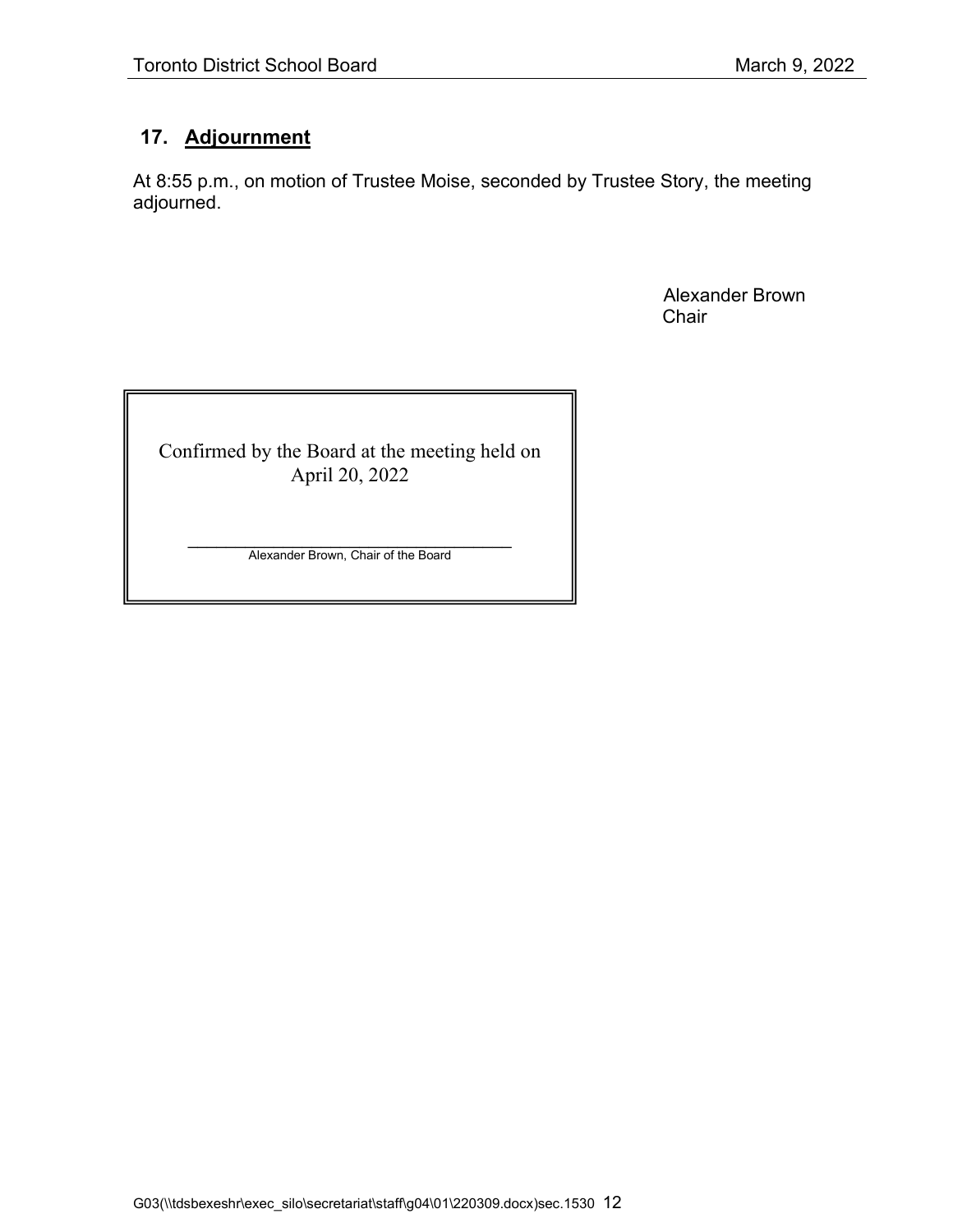Committee of the Whole (Private), Report No. 213, March 9, 2022

#### **Committee of the Whole (Private)**

### **Report No. 213, March 9, 2022**

A meeting of the Committee of the Whole (Private) was convened at 4:32 p.m. on Wednesday, March 9, 2022 by electronic means, in accordance with [amendments to](https://www.ontario.ca/laws/regulation/970463)  [Section 7 of Ontario Regulations 463/97, Electronic Meetings,](https://www.ontario.ca/laws/regulation/970463) with Alexander Brown presiding.

The following members were present: Trustees Michelle Aarts, Alexander Brown, Rachel Chernos Lin, Stephanie Donaldson, Trixie Doyle, Harpreet Gill, Parthi Kandavel, Shelly Laskin, James Li, Dan MacLean, Christopher Mammoliti, Chris Moise, Patrick Nunziata, Zakir Patel, Robin Pilkey, David Smith, Chris Tonks and Manna Wong.

Regrets were received from Trustees Alexandra Lulka, Yalini Rajakulasingam and Jennifer Story

All trustees participated by electronic means, in accordance with amendments to Section 7 of Ontario Regulations 463/97, Electronic Meetings.

#### **1. Private Personnel Matter1**

The Committee considered a private personnel matter (as shown in the private minutes of the Committee of the Whole).

The Committee of the Whole (Private) **RECOMMENDS** that the private personnel matter be adopted.

#### **2. Private Personnel Matter2**

The Committee considered a private personnel matter (as shown in the private minutes of the Committee of the Whole).

The Committee of the Whole (Private) **RECOMMENDS** that the private personnel matter be received.

> Christopher Mammoliti Vice-chair of the Board

#### **Adopted on March 9, 2022 (see page [1\)](#page-0-0)**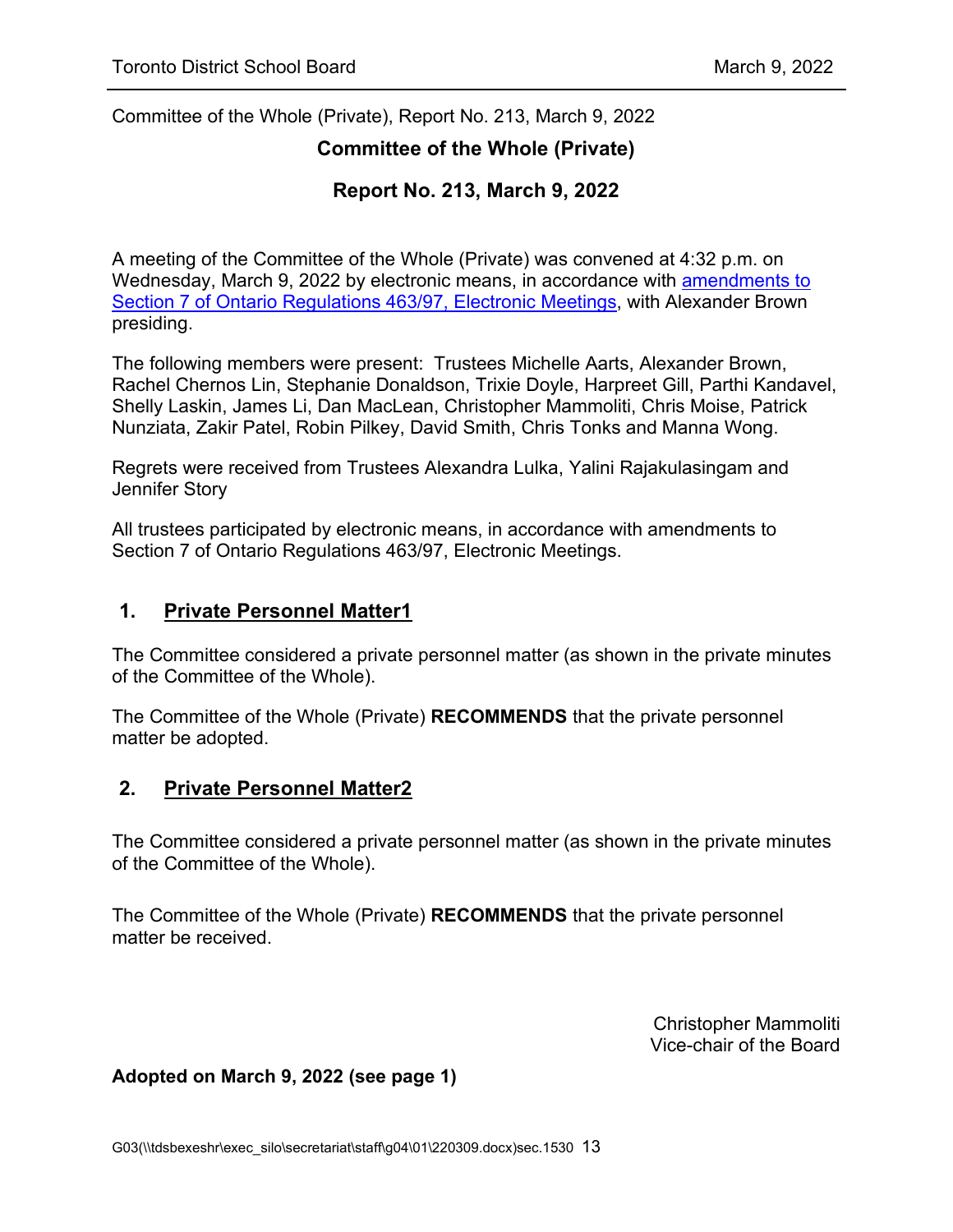# <span id="page-13-0"></span>**Governance and Policy Committee**

# **Report No. 02**

GPC:002A Wednesday, February 9, 2022 4:30 p.m. Electronic Meeting

- Members Present Trustees Yalini Rajakulasingam (Chair), Michelle Aarts, Harpreet Gill, Shelley Laskin, Jennifer Story and Chris Tonks
- Regrets Trustee Anu Sriskandarajah
- Also Present Trustees Rachel Chernos Lin, Stephanie Donaldson, Trixie Doyle, Dan MacLean, Chris Mammoliti, Chris Moise, Patrick Nunziata, Robin Pilkey, Manna Wong and Indigenous Student Trustee Isaiah Shafqat All trustees participated by electronic means in accordance with [amendments to Section 7 of Ontario Regulations 463/97, Electronic](https://www.ontario.ca/laws/regulation/970463)  **Meetings**

### **Part A: Committee Recommendations**

#### **1. P039, Electronic Participation in Meetings Policy Review: Phase 1 [4256]**

The Committee considered a report from staff (see GPC:002A, page 1) presenting information on a work plan for the review of policy P039, Electronic Participation in Meetings.

**Moved by:** Trustee Laskin **Seconded by:** Trustee Story

The Governance and Policy Committee **RECOMMENDS that the policy review work plan, as presented in the report, be approved.**

**Carried**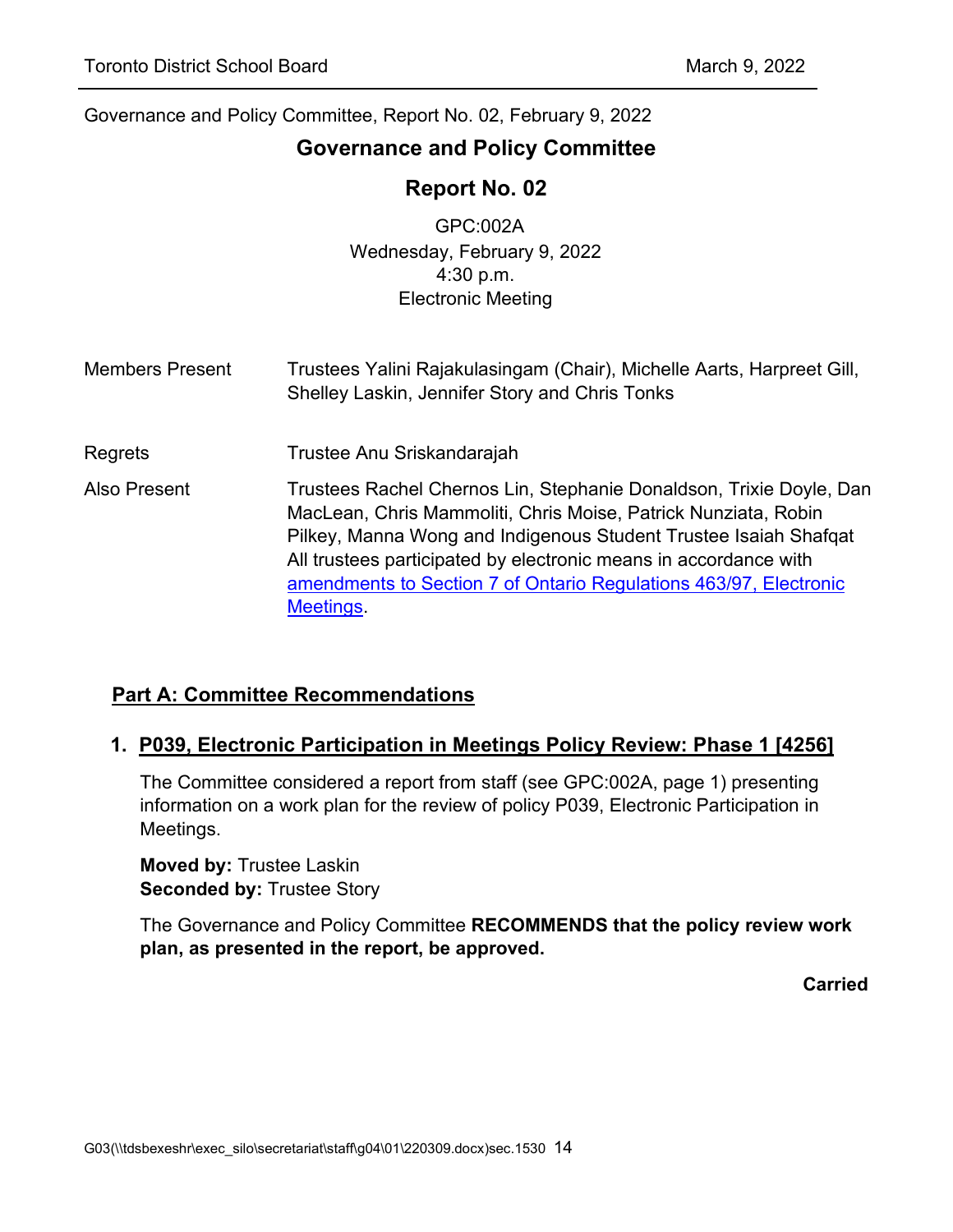#### **2. Specialized Schools and Programs Policy: Consultation Update [4257]**

The Committee considered a report from staff (see GPC:002A, page 13) presenting an update on the consultation regarding the development of a specialized schools and programs policy.

**Moved by:** Trustee Laskin **Seconded by:** Trustee Story

The Governance and Policy Committee **RECOMMENDS that the report be received.**

**Carried**

# **3. P020, Transportation of Students Policy Review: Preliminary Provisions, Phase 2 [4258]**

The Committee considered a report from staff (see GPC:002A, page 27) presenting information on preliminary provisions as part of phase two of the review of policy P020, Transportation of Students.

**Moved by:** Trustee Laskin **Seconded by:** Trustee Aarts

The Governance and Policy Committee **RECOMMENDS that the preliminary provisions for revised policy P020, Transportation of Students, as presented in the report, be approved.**

**Carried**

### **4. Flexible Working, Phase 1: New Policy [4260]**

The Committee considered a report from staff (see GPC:002A, page 53) presenting a work plan for the development of a new policy on flexible working.

**Moved by:** Trustee Laskin **Seconded by:** Trustee Aarts

The Governance and Policy Committee **RECOMMENDS that the policy development work plan, as presented in the report, be approved.**

**Carried**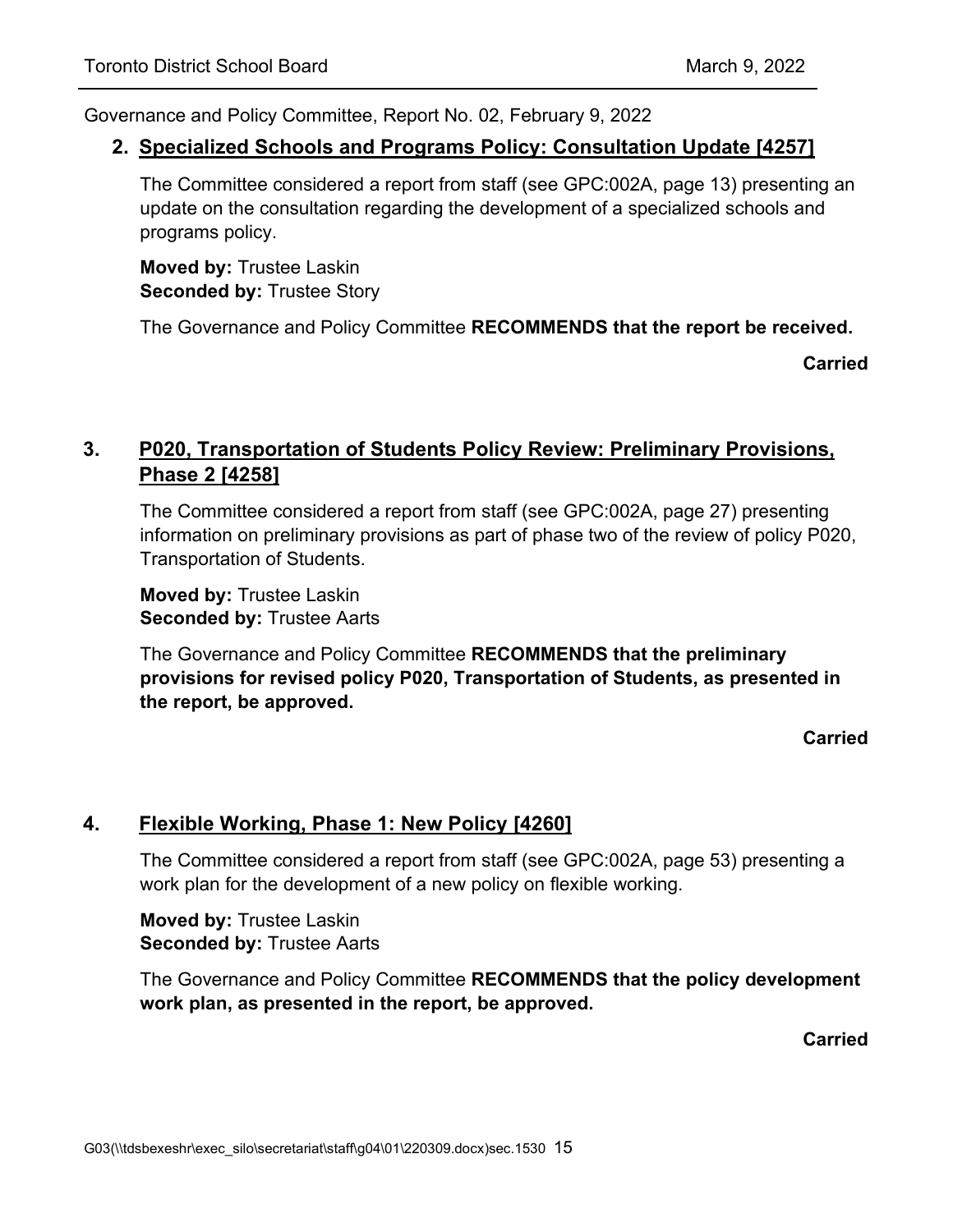### **Part B: Information Only**

### **5. Call to Order and Acknowledgement of Traditional Lands**

An electronic meeting of the Governance and Policy Committee was called to order at 4:30 p.m., with Yalini Rajakulasingam, presiding.

### **6. Approval of the Agenda**

On motion of Trustee Laskin, seconded by Trustee Story, the agenda was approved.

### **7. Declarations of Possible Conflict of Interest**

No matters to report

### **8. Delegations**

#### re Specialized Schools and Programs Policy: Consultation Update [4257]

- 1. Halina Jackowski, Toronto resident
- 2. Fanny Young, TDSB Parent

### re Social Media and Online Content: New Procedure [4259]

- 3. Julius Julius, TDSB Educator
- 4. Yvette Blackburn, Global Jamaica Diaspora Council

# **9. PR589, Vetting External Presentations Interim Procedure: Revised Procedure [4250][1](#page-15-0)**

The Committee discussed information provided on interim procedure, PR589, Vetting External Presentations (see GPC:002A, page 73).

### **10. Social Media and Online Content: New Procedure [4259]1**

The Committee discussed information provided on new procedure, PR735, Social Media and Online Content (see GPC:002A, page 85).

<span id="page-15-0"></span><sup>1</sup> Note: On November 10, 2021, the Board decided, inter alia, that operational procedures be included in the committee agenda package for information only and would not be presented by staff during the meeting, with questions and discussion held until the end of the meeting, as required.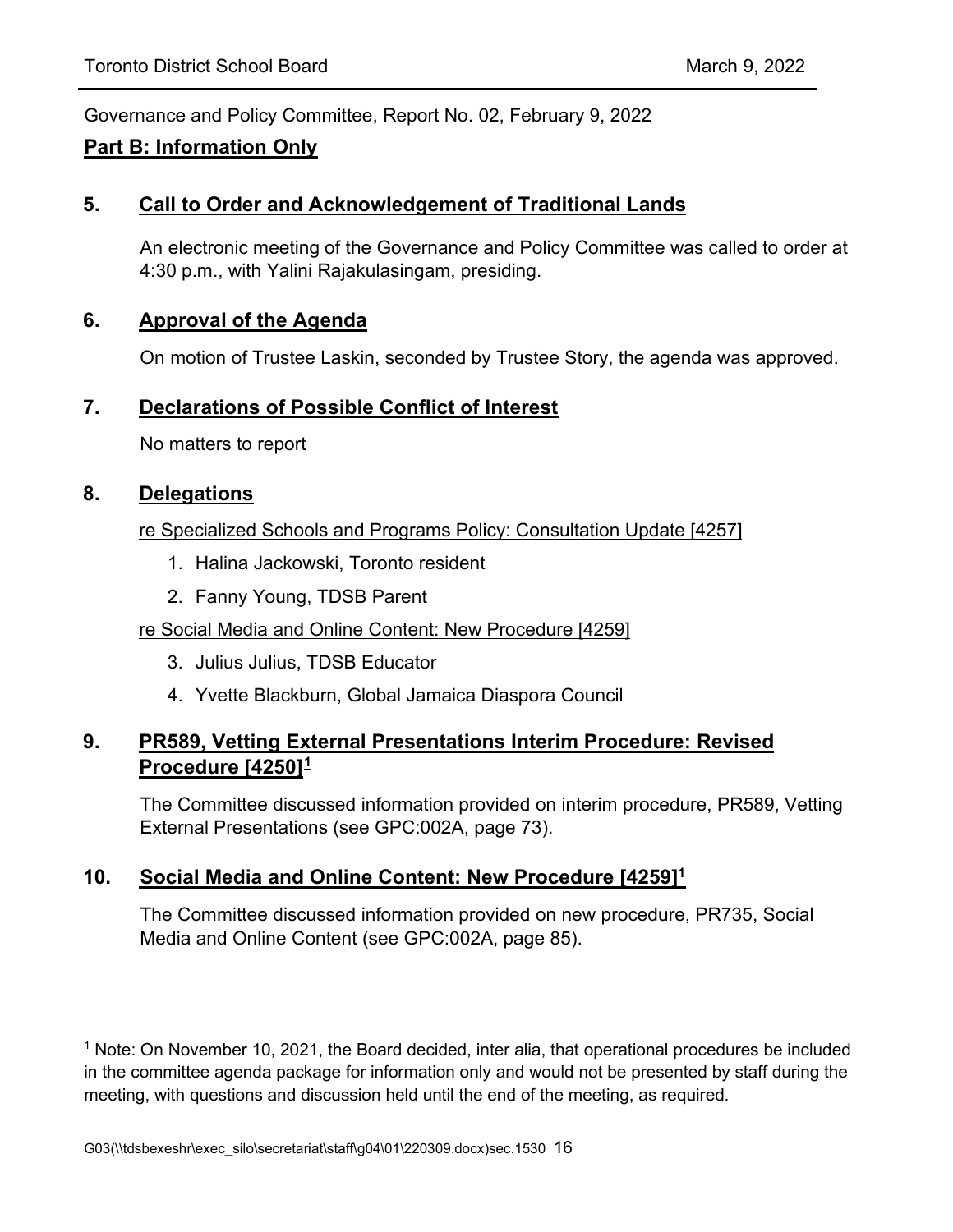# **11. Adjournment**

On motion of Trustee Laskin, seconded by Trustee Aarts, the meeting adjourned at 6:36 p.m.

### Part C: Ongoing Matters

No matters to report

Submitted by: Yalini Rajakulasingam, Committee Chair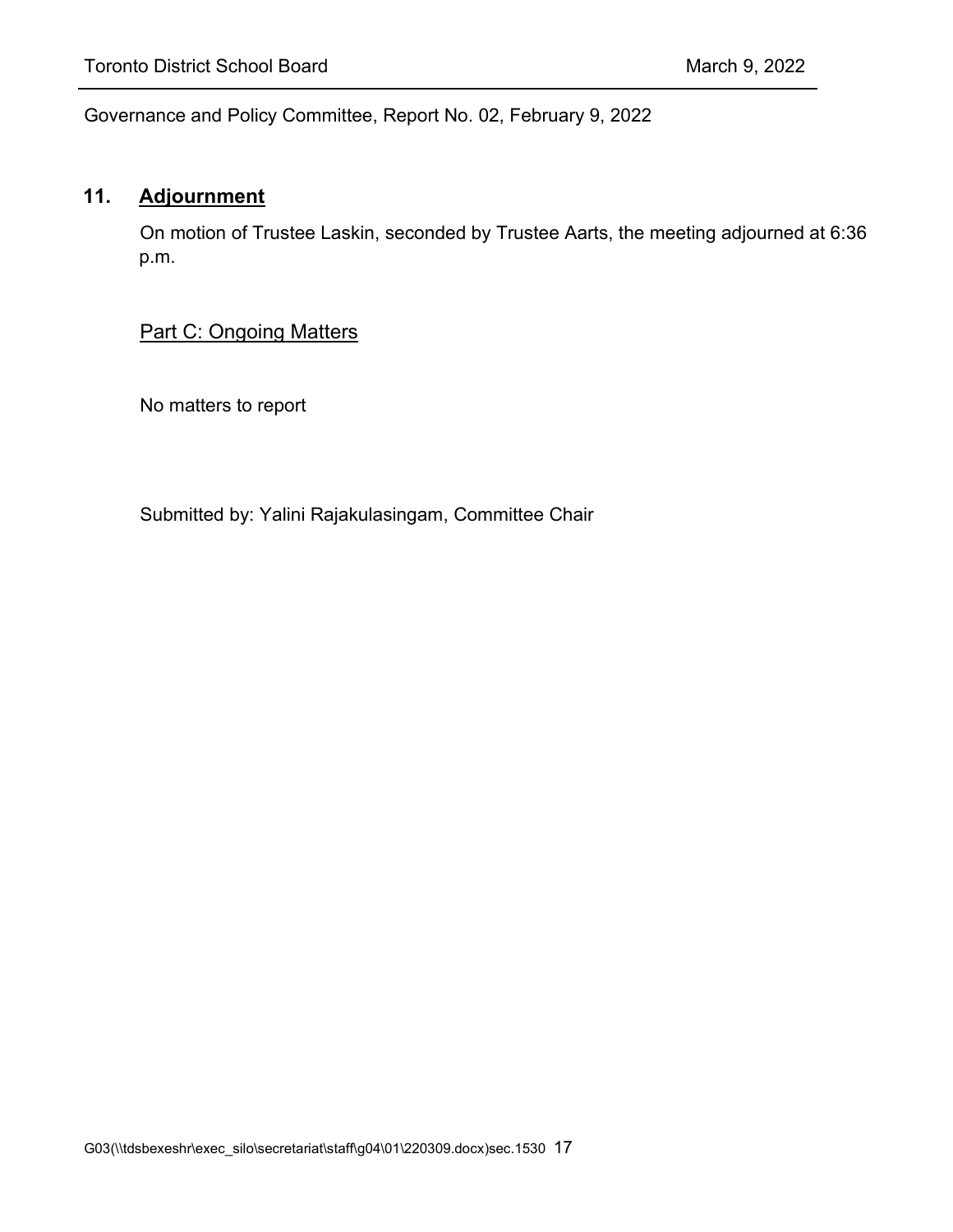# <span id="page-17-0"></span>**Finance, Budget and Enrolment Committee**

# **Report No. 04 (Part B)**

FBEC:004A Wednesday, February 16, 2022 4:30 p.m. Electronic Meeting

Members Present Regrets Trustees Parthi Kandavel (Chair), Stephanie Donaldson, James Li, David Smith and Manna Wong Trustee Robin Pilkey Also Present Trustees Michelle Aarts, Alexander Brown, Rachel Chernos Lin, Trixie Doyle, Shelley Laskin, Dan MacLean, Chris Moise, and Indigenous Student Trustee Isaiah Shafqat All trustees participated by electronic means in accordance with [amendments to Section 7 of Ontario Regulations 463/97,](https://www.ontario.ca/laws/regulation/970463)  [Electronic Meetings.](https://www.ontario.ca/laws/regulation/970463)

# Part A: Committee Recommendations

# **1. Contract Awards, Operations [4252]**

The Committee considered a report from staff (see FBEC:004A, page 1) presenting contract awards. The Committee received the contracts on Appendix A.

**Moved by:** Trustee Donaldson **Seconded by:** Trustee Wong

The Finance, Budget and Enrolment Committee **RECOMMENDS that the contract awards on Appendix C, as presented in the report, be approved.**

**Carried**

### **2. Contract Awards, Facilities [4254]**

The Committee considered a report from staff (see FBEC:004A, page 15) presenting contract awards. The Committee received the contracts on Appendix A and approved the contracts on Appendix B.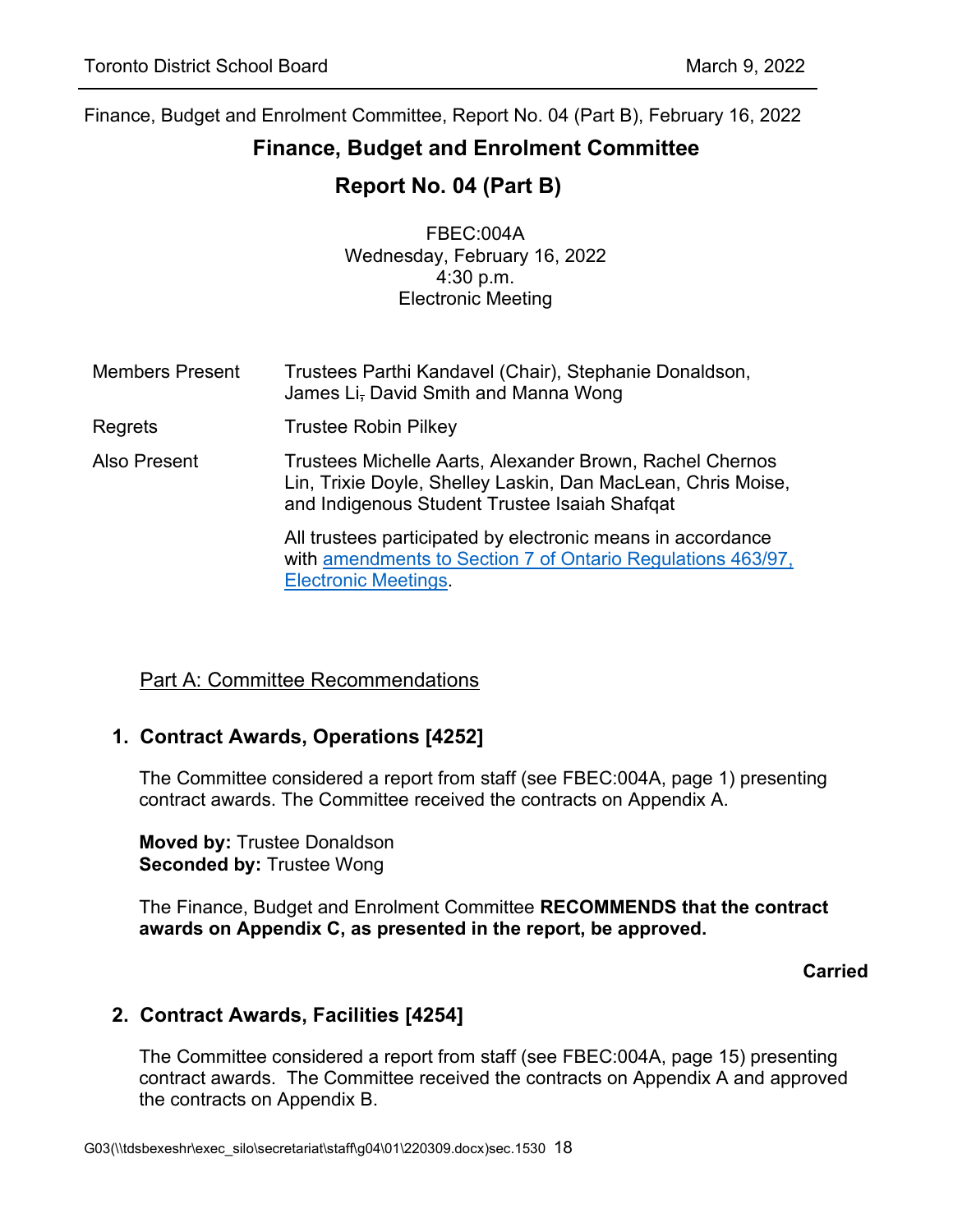**Moved by:** Trustee Donaldson **Seconded by:** Trustee Wong

The Finance, Budget and Enrolment Committee **RECOMMENDS that the contract awards on Appendix C, as presented in the report, be approved.**

#### **Carried**

### **3. Revitalizing School Interiors [4261]**

The Committee considered a report from staff (see FBEC:004A, page 35) presenting information on renewed emphasis on using equity as the primary lens through which decisions will be made about the allocation of investments into improving the appearance and condition of schools.

**Moved by:** Trustee Donaldson **Seconded by:** Trustee Wong

The Finance, Budget and Enrolment Committee **RECOMMENDS:**

- **(a) That the methodology, as presented in the report, be implemented for future renewal investments in schools, based on available funding and system facility needs;**
- **(b) That the Director present a report annually in the fall, on the planned work for the upcoming year, based on the methodology, as presented in the report.**

#### **Carried**

### **4. City of Toronto Community Benefit Charges: Update [4252]**

The Committee considered a report from staff (see FBEC:004A, page 45) presenting information on the City's plan to create a new community benefits charges by-law and the potential for school projects to be included in the by-law as eligible recipients. **Moved by:** Trustee Wong **Seconded by:** Trustee Donaldson

The Finance, Budget and Enrolment Committee **RECOMMENDS that the report be received.**

**Carried**

### **5. Provincial Capital Priorities Program, 2022-23 [4264]**

The matter was considered on February 24, 2022.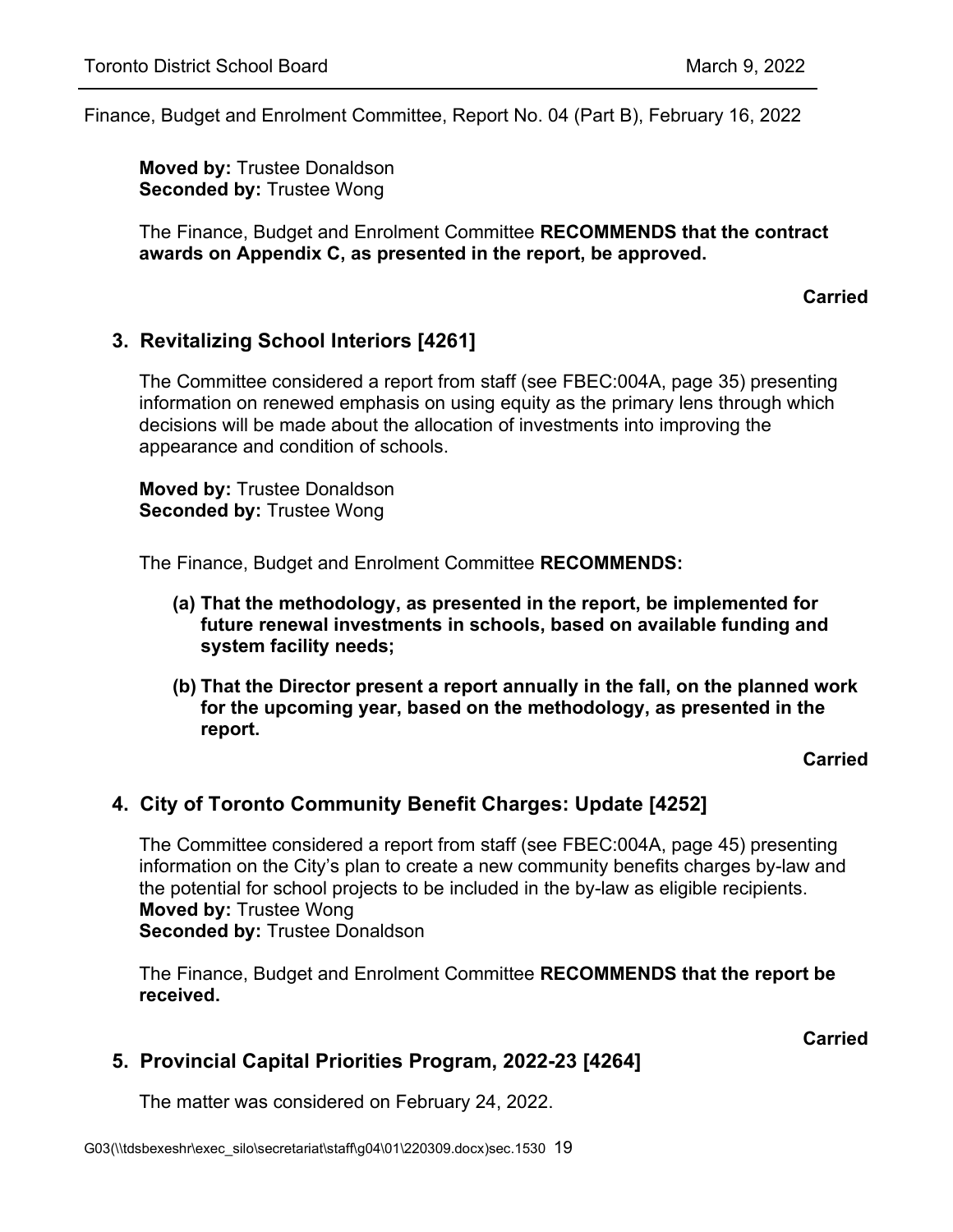### **6. Elementary Vice-Principal Allocation Model [4241]**

The Committee considered a report from staff (see FBEC:004A, page 75) presenting information on a plan to amend the elementary vice-principal allocation process to move towards a more equitable distribution.

**Moved by:** Trustee Donaldson **Seconded by:** Trustee Patel

The Finance, Budget and Enrolment Committee **RECOMMENDS that the report be received.**

#### **Carried**

### **7. 2022-23 Enrolment Projections [4251]**

The Committee considered a report from staff (see FBEC:004A, page 83) presenting information on the actual and projected average daily enrolment of pupils of the board.

**Moved by:** Trustee Wong **Seconded by:** Trustee Patel

The Finance, Budget and Enrolment Committee **RECOMMENDS that the report be received.**

#### **Carried**

### **8. First Quarter Interim Financial Report, 2021-22 [4242]**

The Committee considered a report from staff (see FBEC:004A, page 87) presenting information on the financial position of the Board relative to the approved budget for the first quarter from September 1, 2021 to November 30, 2021.

**Moved by:** Trustee Donaldson **Seconded by:** Trustee Smith

The Finance, Budget and Enrolment Committee **RECOMMENDS that the report be received.**

**Carried**

### <span id="page-19-0"></span>**9. Proposed Strategic Drivers for 2022-23 Budget [4243]**

The Committee considered a report from staff (see FBEC:004A, page 93) presenting information on proposed strategic budget drivers following consultation with community advisory committees, SEAC, PIAC and an online survey to gather community feedback.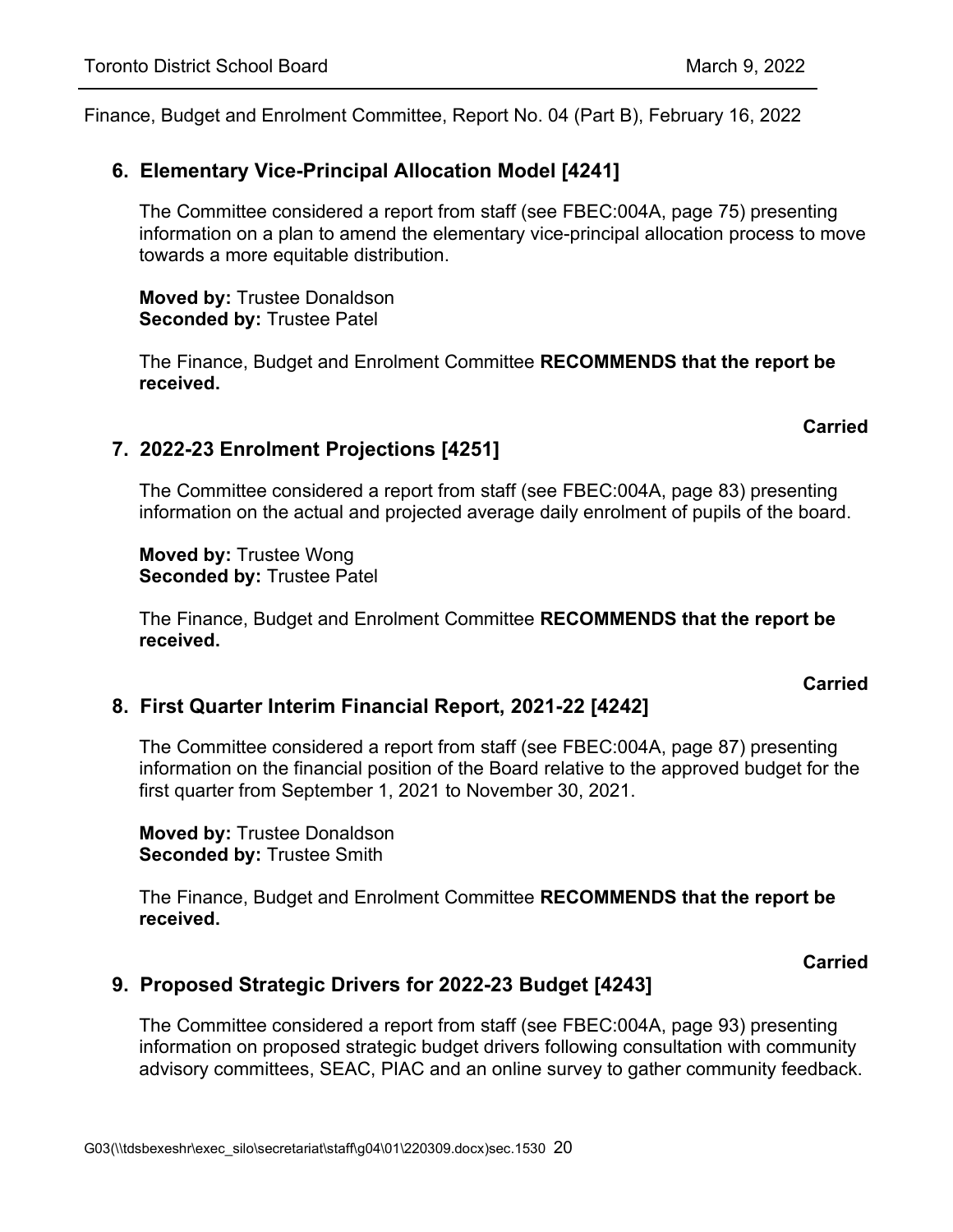**Moved by:** Trustee Donaldson **Seconded by:** Trustee Wong

The Finance, Budget and Enrolment Committee **RECOMMENDS that the strategic drivers for the 2022-2023 budget, as presented in the report, be approved.**

#### **Carried**

#### **10. 2022-23 Preliminary Financial Forecast [4244]**

The Committee considered a report from staff (see FBEC:004A, page 135) presenting information on the financial forecast for the 2022-23 school year.

**Moved by:** Trustee Patel **Seconded by:** Trustee Donaldson

The Finance, Budget and Enrolment Committee **RECOMMENDS that the report be received.**

**Carried**

### <span id="page-20-0"></span>**11. Financial Facts: Revenue and Expenditure Trends, February 2022 [4245]**

The Committee considered a report from staff (see FBEC:004A, page 143) presenting information on the Board's financial facts for the five-year period from 2017-18 to 2021- 22.

**Moved by:** Trustee Wong **Seconded by:** Trustee Donaldson

The Finance, Budget and Enrolment Committee **RECOMMENDS that the report be received.**

#### **Carried**

#### Part B: For Information Only

Part B matters were received at the Special meeting on February 24, 2022.

Part C: Ongoing Matters

No matters to report

Submitted by: Parthi Kandavel, Committee Chair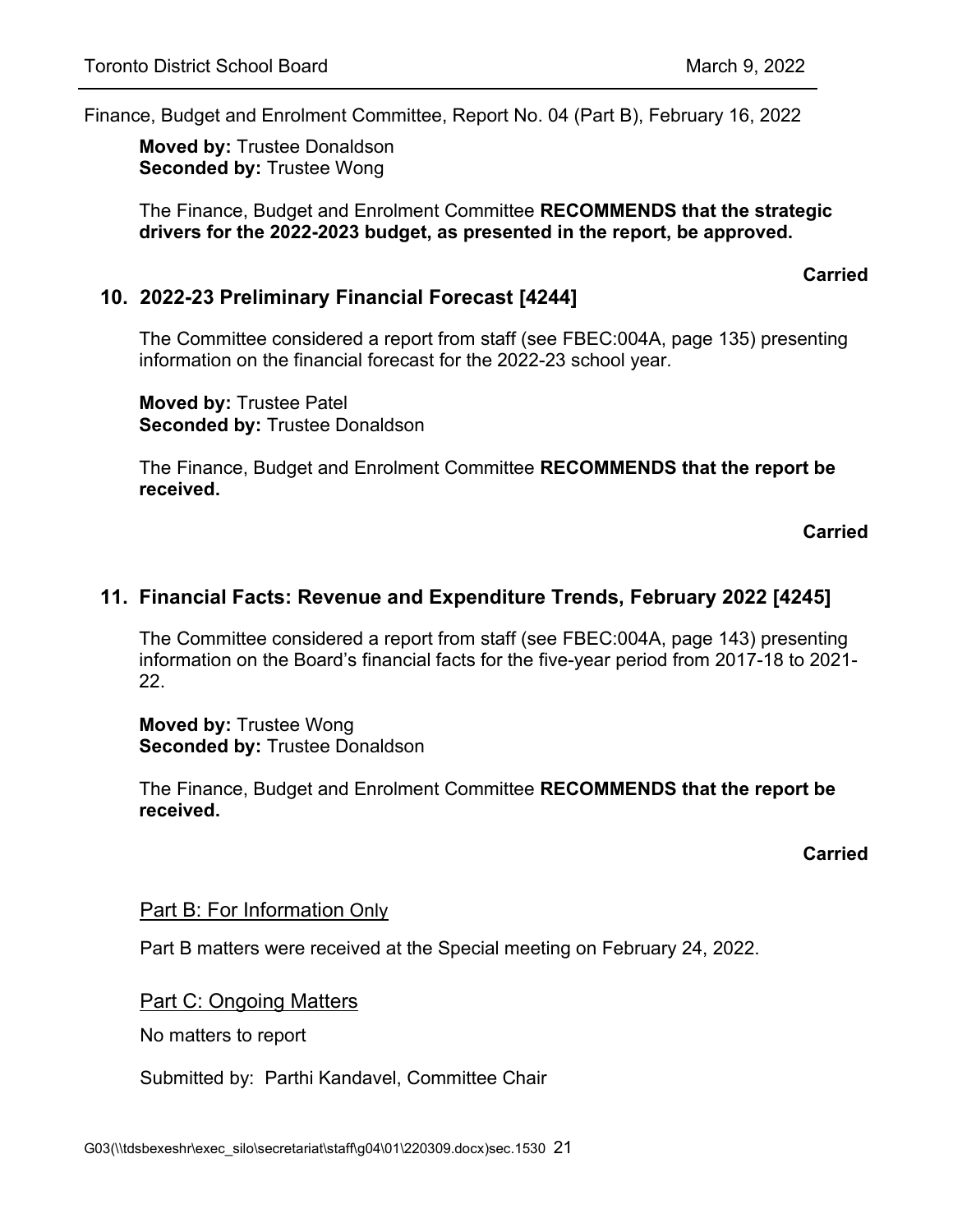# <span id="page-21-0"></span>**Finance, Budget and Enrolment Committee (Special Meeting)**

# **Report No. 05**

FBEC:005A Thursday, March 3, 2022 4:30 p.m. Electronic Meeting

| <b>Members Present</b> | Trustees Parthi Kandavel (Chair), Stephanie Donaldson, Zakir<br>Patel, Robin Pilkey, David Smith and Manna Wong                                                                                                           |
|------------------------|---------------------------------------------------------------------------------------------------------------------------------------------------------------------------------------------------------------------------|
| Regrets                | Trustee James Li                                                                                                                                                                                                          |
| Also Present           | Trustees Michelle Aarts, Alexander Brown, Rachel Chernos<br>Lin, Trixie Doyle, Shelley Laskin, Dan MacLean, Christopher<br>Mammoliti, Chris Moise, Jennifer Story and Indigenous<br><b>Student Trustee Isaiah Shafqat</b> |
|                        | All trustees participated by electronic means in accordance<br>with amendments to Section 7 of Ontario Regulations 463/97,<br><b>Electronic Meetings</b>                                                                  |

### Part A: Committee Recommendations

### <span id="page-21-1"></span>**1. School-Based Staff Allocation 2022-23: Teachers and Support Staff [4269]**

The Committee considered a report from staff (see FBEC:005A, page 1) presenting school-based staff allocation for the 2022-2023 school year.

**Moved by:** Trustee Donaldson **Seconded by:** Trustee Mammoliti

The Finance, Budget and Enrolment Committee **RECOMMENDS that the following allocation of school-based staff for 2022-2023, be approved:**

**a) Allocate 10,179.0 FTE positions of Teacher, Elementary as set out in Appendix A;**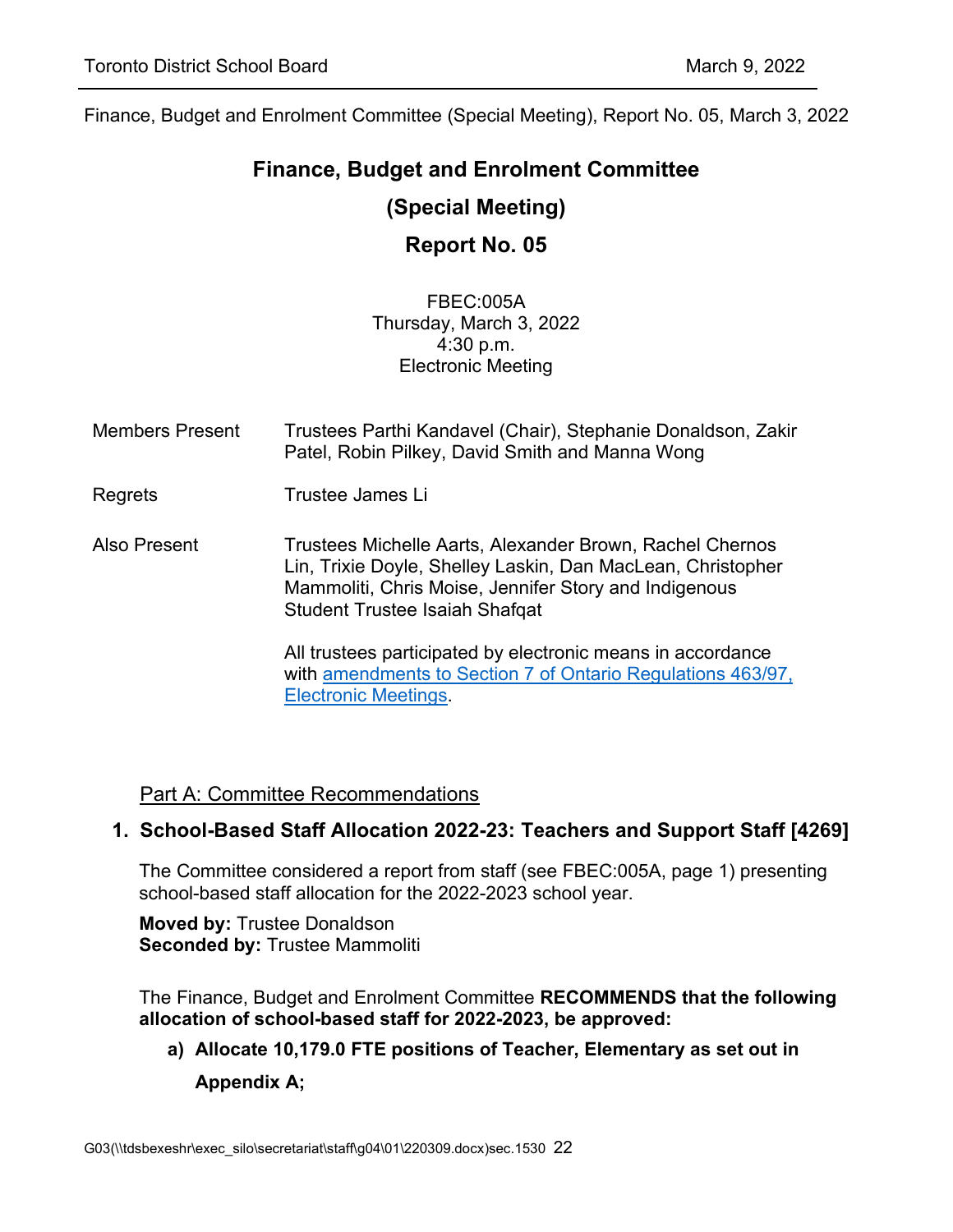- Finance, Budget and Enrolment Committee (Special Meeting), Report No. 05, March 3, 2022
	- **b) Allocate 4,616.0 FTE positions of Teacher, Secondary as set out in Appendix B;**
	- **c) Allocate 1,038.0 FTE positions of Designated Early Childhood Educator as set out in Appendix C;**
	- **d) Allocate 190.5 FTE positions of Vice-Principal, Elementary as set out in Appendix D;**
	- **e) Allocate 161.0 FTE positions of Vice-Principal, Secondary as set out in Appendix D;**
	- **f) Allocate 9.0 FTE positions of Educational Assistant, Caring and Safe as set out in Appendix E;**
	- **g) Allocate 2,834.0 FTE positions of Special Education Support Staff as set out in Appendix F;**
	- **h) Allocate 1,070.0 FTE positions of School Office Clerical as set out in Appendix G;**
	- **i) Allocate 203.5 FTE positions of School-Based Safety Monitor as set out in Appendix H;**
	- **j) Allocate 2,522.0 headcount positions of Lunchroom Supervisor as set out in Appendix I;**
	- **k) Allocate 93.0 FTE positions of Aquatics Instructor in the regular program as set out in Appendix J;**
	- **l) Allocate 37.0 FTE positions of Food Program Assistant as set out in Appendix K;**
	- **m) Allocate 2,211.5 FTE positions of Caretaking as set out in Appendix L.**

#### **Carried**

At the Committee meeting, Trustee Pilkey, seconded by Trustee Donaldson moved in amendment: **That the allocation of elementary Vice-principals be increased to 194.5 for the 2022-2023 school year, to allow of local decision-making**.

Trustee Kandavel rose on a point of order, stating that the amendment was out of order, as a funding source was not identified in accordance with Board Bylaw 5.15.6.

The chair ruled that Trustee Pilkey's amendment was out of order.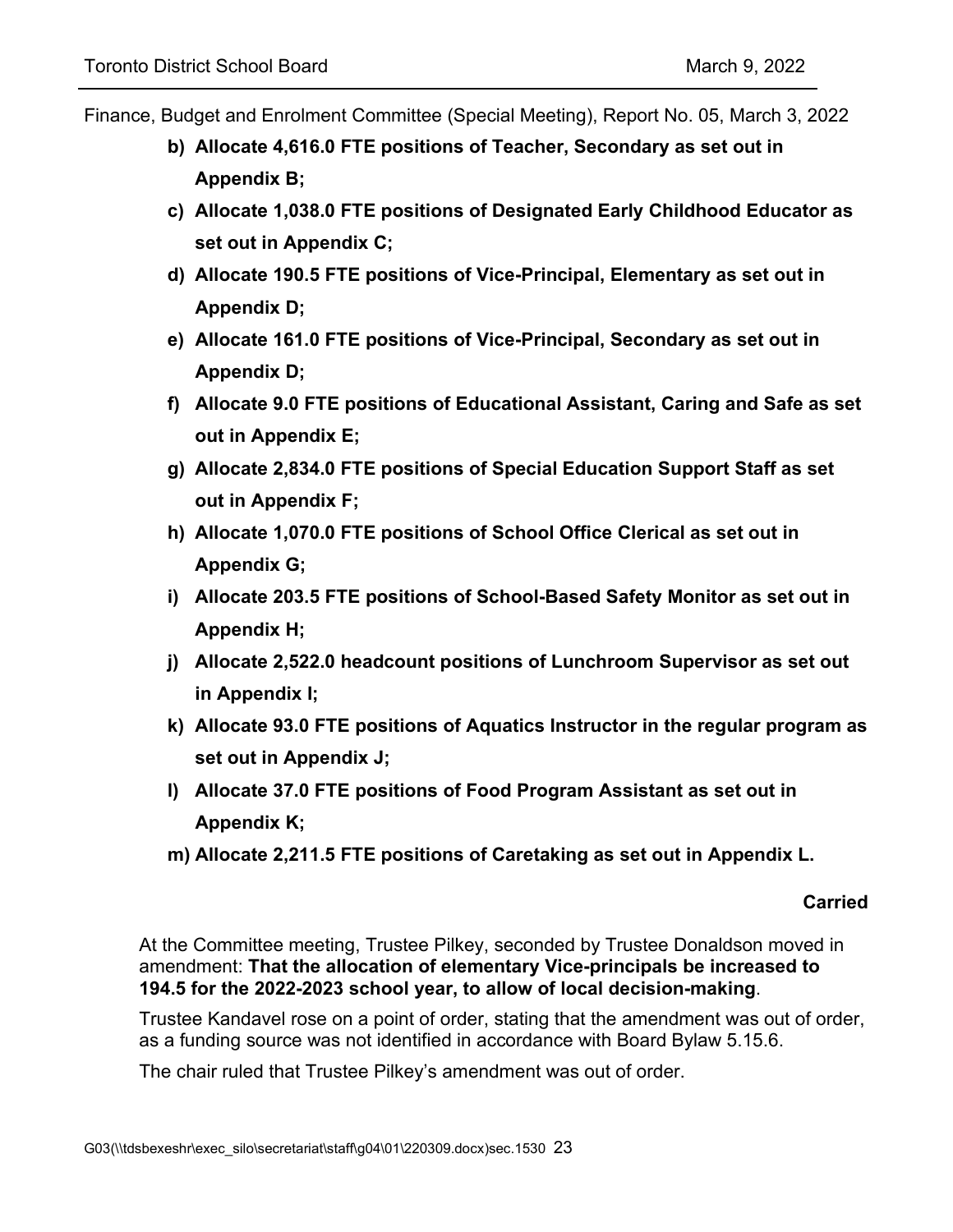Trustee Pilkey rose on a point of order and challenged the decision of the chair. The chair maintained her ruling and Trustee Pilkey appealed the ruling of the chair. A vote was taken to uphold the ruling of the chair and the ruling of the chair was sustained.

During discussion of the matter the meeting recessed for fifteen minutes.

#### **2. Business Arising: Addressing Pandemic Impacts on Youngest Learners**

The Committee considered the following, moved as business arising from staff's report, School-Based Staff Allocation 2022-23: Teachers and Support Staff [4269].

**Moved by:** Trustee Donaldson **Seconded by:** Trustee Pilkey

The Finance, Budget and Enrolment Committee **RECOMMENDS**:

**Whereas, new students entering Junior Kindergarten in the 2022-23 school year will have spent the vast majority of their existence living through the COVID-19 pandemic; and**

**Whereas, early childhood development depends on experience, and particularly social experience, which stimulates, tunes and hones the brain's unfolding architecture and because of the pandemic, opportunities for social experience have been limited due to closed child care services, community centres, playgrounds, social distancing, and other factors; and**

**Whereas, many crucial community-level public services such as public health supports for healthy babies and families have been delayed due to staff redeployment to COVID-19 work providing some limitations to our understanding of the current development of very young children; and**

**Whereas, there is very little existing data on COVID-19 pandemic impacts on infants and very young children, yet one [small New York study](https://www.nichd.nih.gov/newsroom/news/012822-COVID-pregnancy-neurodevelopment) indicates slight neurodevelopmental delays on children born during the pandemic; and**

**Whereas, the Ministry of Education's Kindergarten program includes a teamapproach with one Teacher and one early childhood educator in each classroom and the describes the role of early childhood educators as "having knowledge of early childhood development, observation skills and assessment skills and bringing a focus on age-appropriate program planning that promotes each child's physical, cognitive, language, emotional, social and creative development and well-being"; and**

**Whereas, the Ministry of Education's class size regulation allows for smaller kindergarten classes with no Early Childhood Educator if the number of kindergarten students in a classroom is under 15;** 

**Therefore, be it resolved:**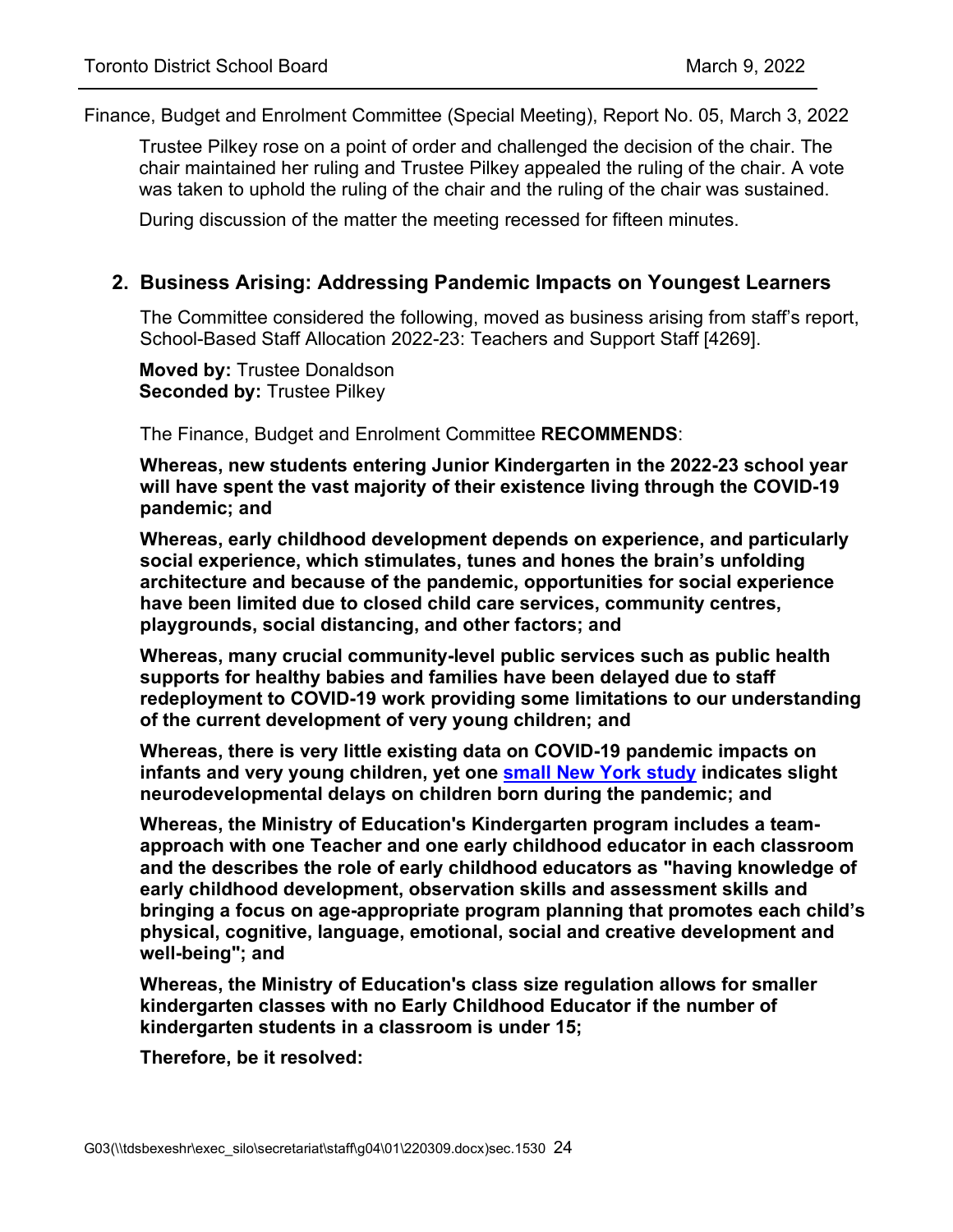- **(a) That the Chair write a letter to the Minister of Education to express concerns about the extraordinary developmental needs of incoming kindergarten students resulting from the COVID-19 pandemic and seeking assistance to help these new students develop a strong foundation for learning in grade 1 by providing an Early Childhood Educator in every kindergarten classroom;**
- **(b) That prior to the beginning of the 2022-23 school year, the Director report back to Trustees on a plan to respond to any additional needs demonstrated by the Board's youngest students in kindergarten.**

**Carried**

### Part B: For Information Only

### **3. Call to Order and Acknowledgement of Traditional Lands**

The meeting was called to order at 4:34 p.m. with Parthi Kandavel, Committee Chair, presiding. The purpose of the meeting was to consider school-based staffing allocation.

### **4. Declarations of Possible Conflict of Interest**

No matters to report

### **5. Delegations**

re Staffing of Alternative Schools during this difficult time

1. Susan Magerman, Secondary ACL, The Student School

### re Enrolment Increase

2. Sree Nallamothu, City View Alternative Senior School

### re Alternative Secondary School Staffing

3. Sunita Kumar, North East Year Round Alternative Centre, VIDEO DELEGATION

#### re The Student School Staffing

4. Karen Huybers, Parent, The Student School

#### re Student Enrollment and Teacher Staffing at Senior Alternative Schools

- 5. Laura Fairley, City View Middle Alternative School
- 6. Ella Fairley, Student, City View Middle Alternative School

### re Secondary Staffing Recommendations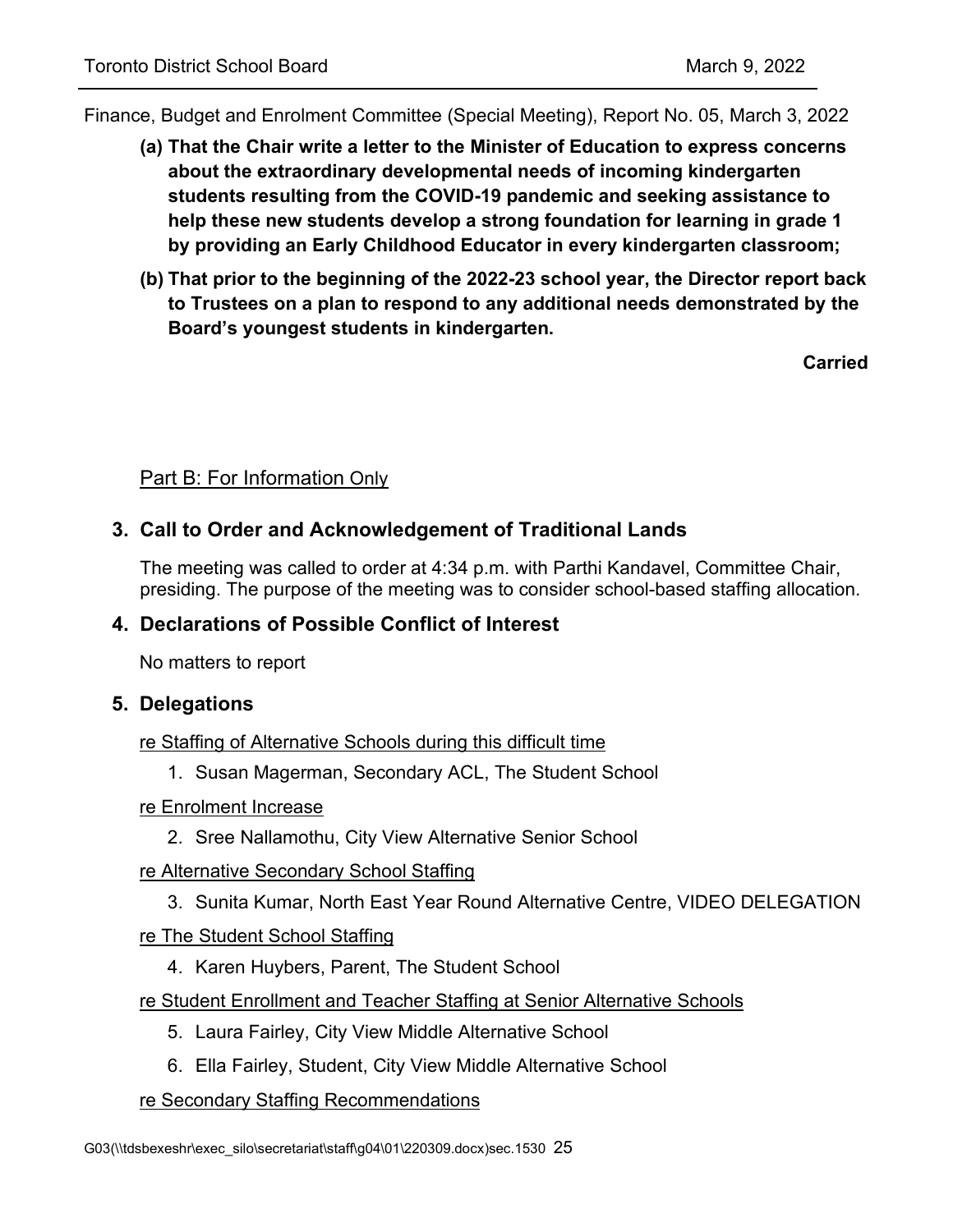7. Laurie McAllister, Avondale Secondary Alternative School, Co-Chair of Alternative Schools Community Advisory Committee

#### re Secondary Alternative School Staffing

- 8. Natasha Lemire-Blair, Inglenook Community School
- 9. Cristofer Delgado Behena, Student, Inglenook Community School
- 10.Anthony Grandy, Teacher, Inglenook Community School

### **6. Adjournment**

On motion of Trustee Donaldson, seconded by Trustee Kandavel, the meeting adjourned at 8:05 p.m.

### Part C: Ongoing Matters

No matters to report

Submitted by: Parthi Kandavel, Committee Chair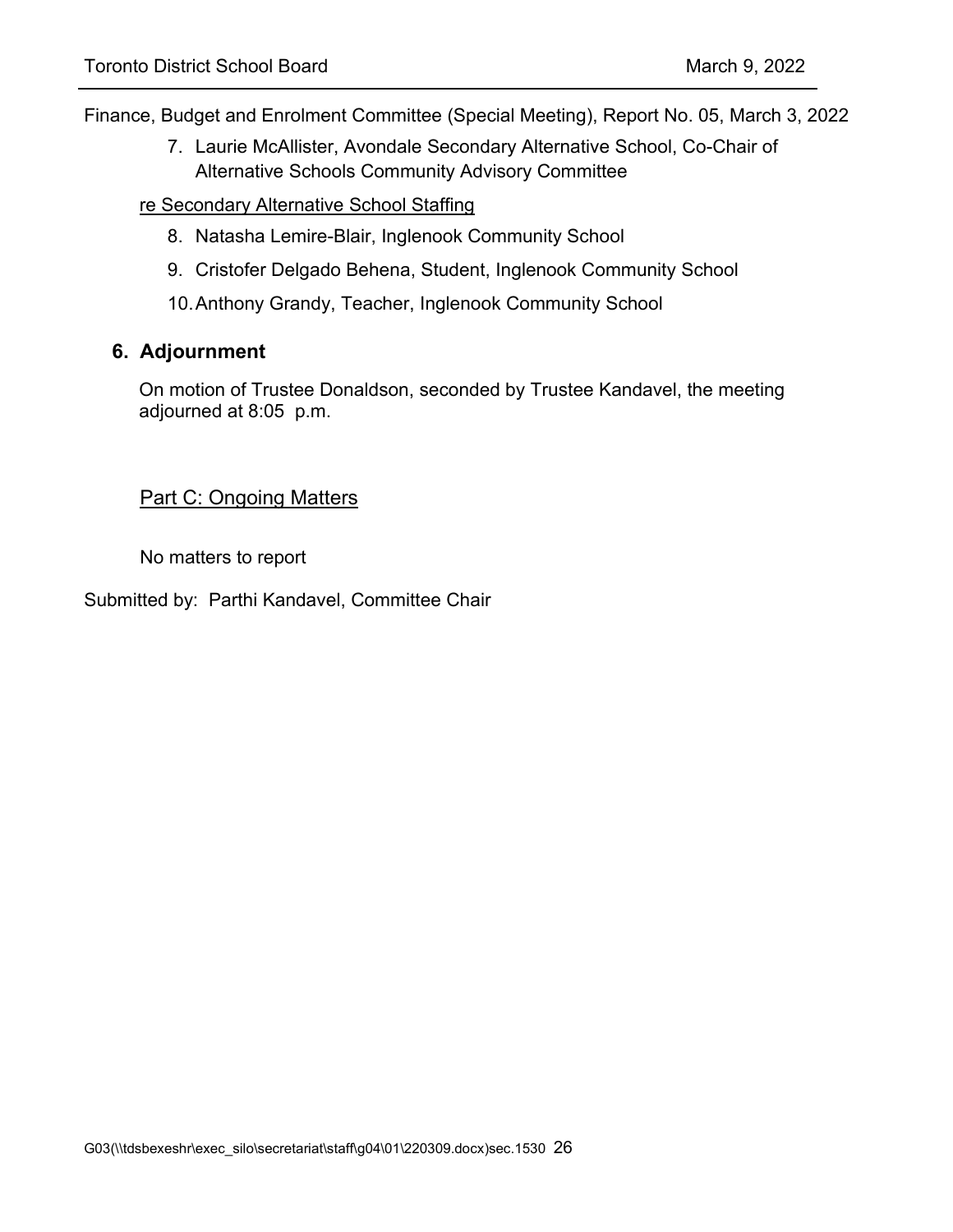<span id="page-26-0"></span>Board Self-Improvement Planning Committee, Report No. 03, February 22, 2022

# **Board Self-Improvement Planning Committee**

# **Report No. 03**

|                        | <b>BSIC:003A</b><br>Tuesday, February 22, 2022<br><b>Electronic Meeting</b>                                                                               |
|------------------------|-----------------------------------------------------------------------------------------------------------------------------------------------------------|
| <b>Members Present</b> | Trustees Stephanie Donaldson (Chair), Michelle Aarts,<br>Alexander Brown, Trixie Doyle and Christopher Mammoliti                                          |
| Regrets                | Trustees David Smith and Anu Sriskandarajah                                                                                                               |
|                        | All trustees participated by electronic means in accordance with<br>amendments to Section 7 of Ontario Regulations 463/97,<br><b>Electronic Meetings.</b> |

# **PART A: RECOMMENDATIONS**

No matters to report

### **PART B: INFORMATION ONLY**

### **1. Call to Order and Acknowledgement of Traditional Lands**

An electronic meeting of the Board Self-Improvement Planning Committee was convened on Tuesday, February 22, 2022 from 4:02 to 4:40 p.m., with Stephanie Donaldson, Committee Chair, presiding.

### **2. Approval of the Agenda**

On motion of Trustee Doyle, seconded by Trustee Mammoliti, the agenda was approved.

### **3. Declarations of Possible Conflict of Interest**

No matters to report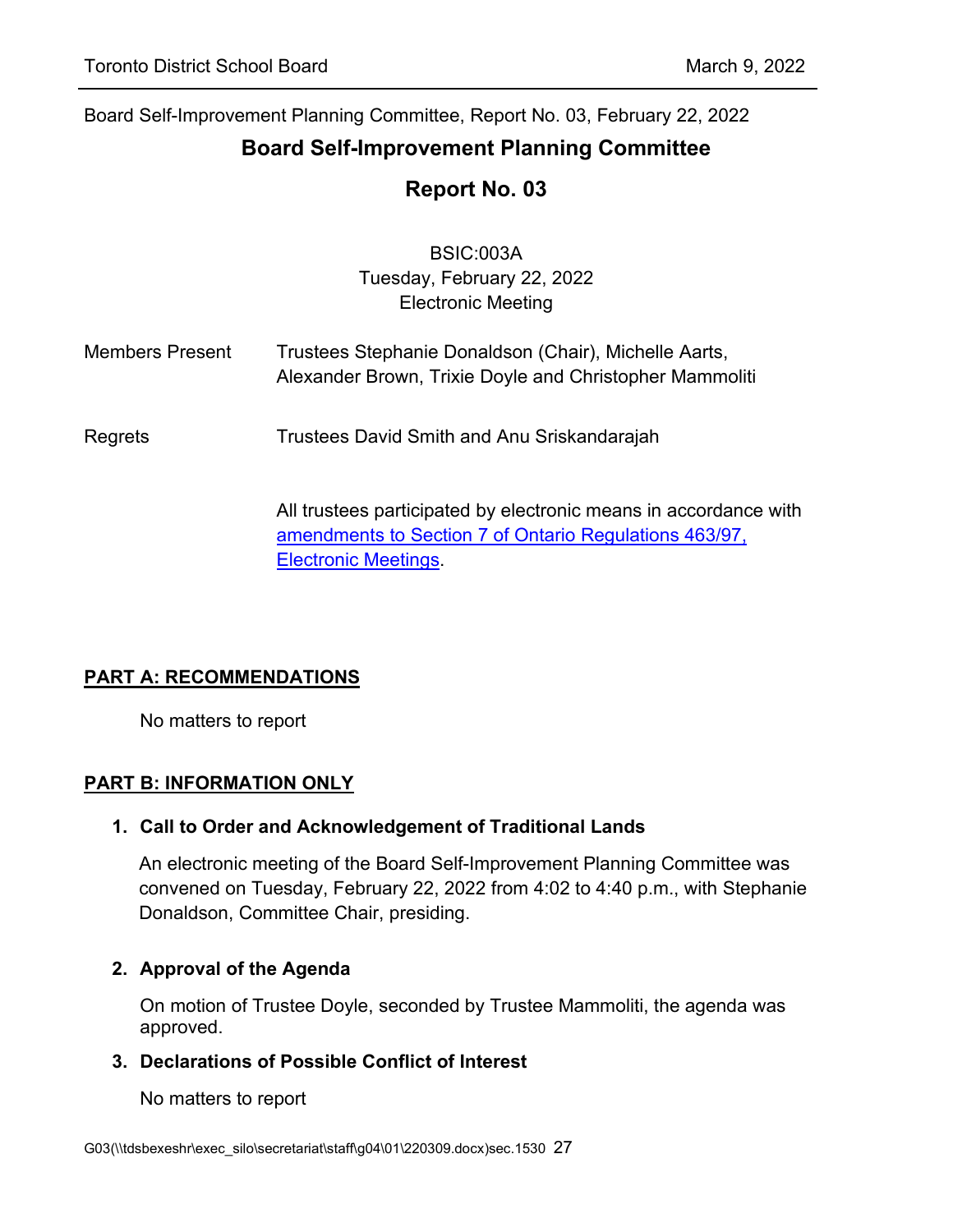Board Self-Improvement Planning Committee, Report No. 03, February 22, 2022

#### **4. Delegations**

No matters to report

### **5. Discussion on Ontario Public School Boards' Association Equity, Diversity and Inclusion Audit**

The Committee discussed the Ontario Public School Boards' Association (OPSBA) Equity, Diversity and Inclusion Audit.

The Committee decided to include discussion items as recommendations in the final report from the Committee to the Board in April 2022.

#### **6. Adjournment**

On motion of Trustee Aarts, seconded by Trustee Doyle, the meeting adjourned at 4:40 p.m.

### **PART C: ONGOING MATTERS**

No matters to report

Submitted by: Stephanie Donaldson, Committee Chair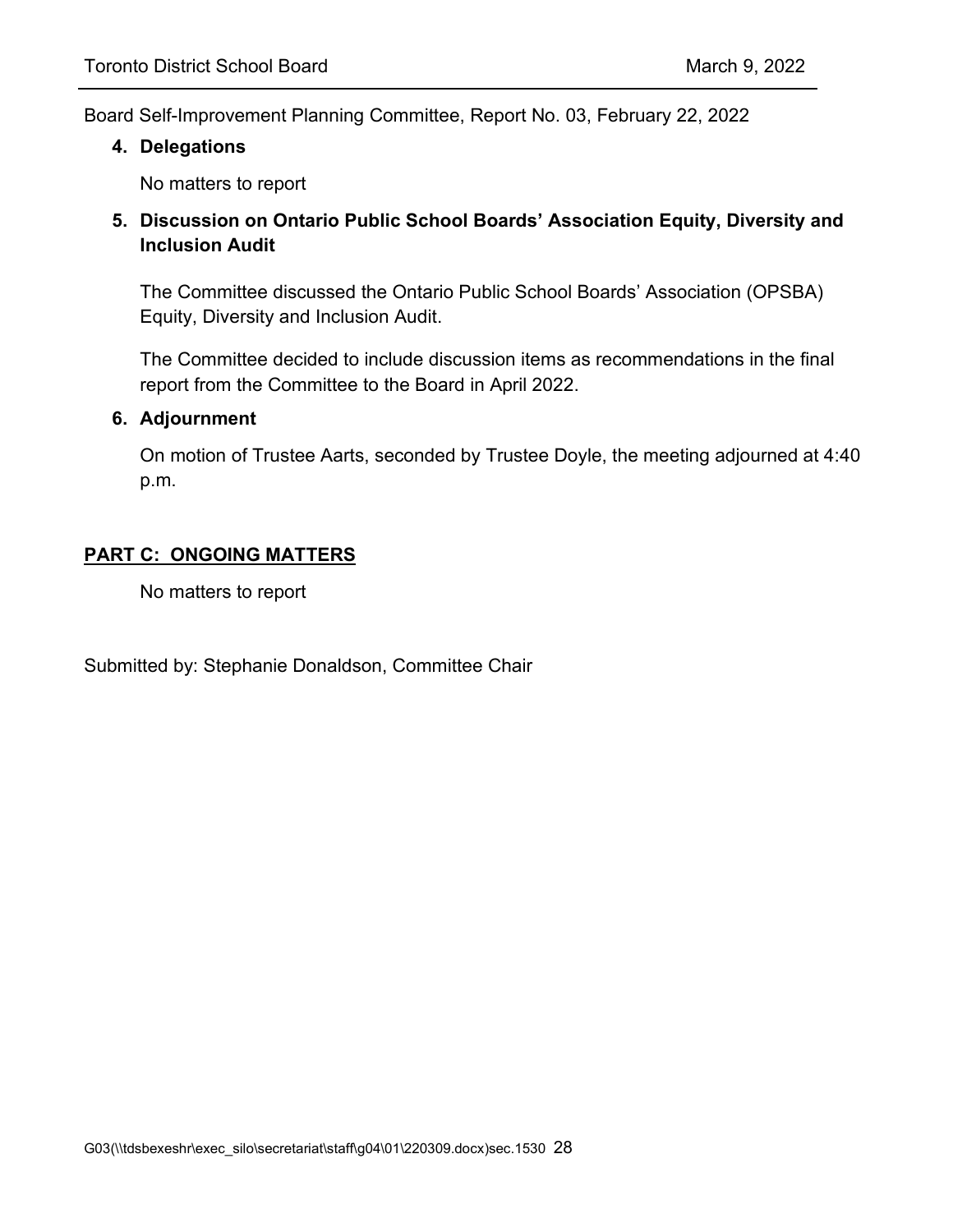# <span id="page-28-0"></span>**Program and School Services Committee**

# **Report No. 02 (Part B)**

PSSC:002A Wednesday, February 23, 2022 4:30 p.m. Electronic Meeting

| <b>Members Present</b> | Trustees Rachel Chernos Lin (Chair), Trixie Doyle, Dan<br>MacLean, Chris Moise, and Patrick Nunziata                                                     |
|------------------------|----------------------------------------------------------------------------------------------------------------------------------------------------------|
| Regrets                | Trustee Alexandra Lulka                                                                                                                                  |
| Also Present           | Trustees Michelle Aarts, Alexander Brown, James Li,<br>Christopher Mammoliti, Robin Pilkey and Manna Wong                                                |
|                        | All trustees participated by electronic means in accordance with<br>amendments to Section 7 of Ontario Regulations 463/97,<br><b>Electronic Meetings</b> |

# **Part A: Committee Recommendations**

**1. Urban Indigenous Community Advisory Committee: Capital Priority Proposal Submission: Kâpapâmahchakwêw – K-12 / Wandering Spirit School**

The matter was considered on February 24, 2022.

# **2. Alternative Schools Community Advisory Committee: Secondary Alterative School Staffing**

The matter was considered on February 24, 2022.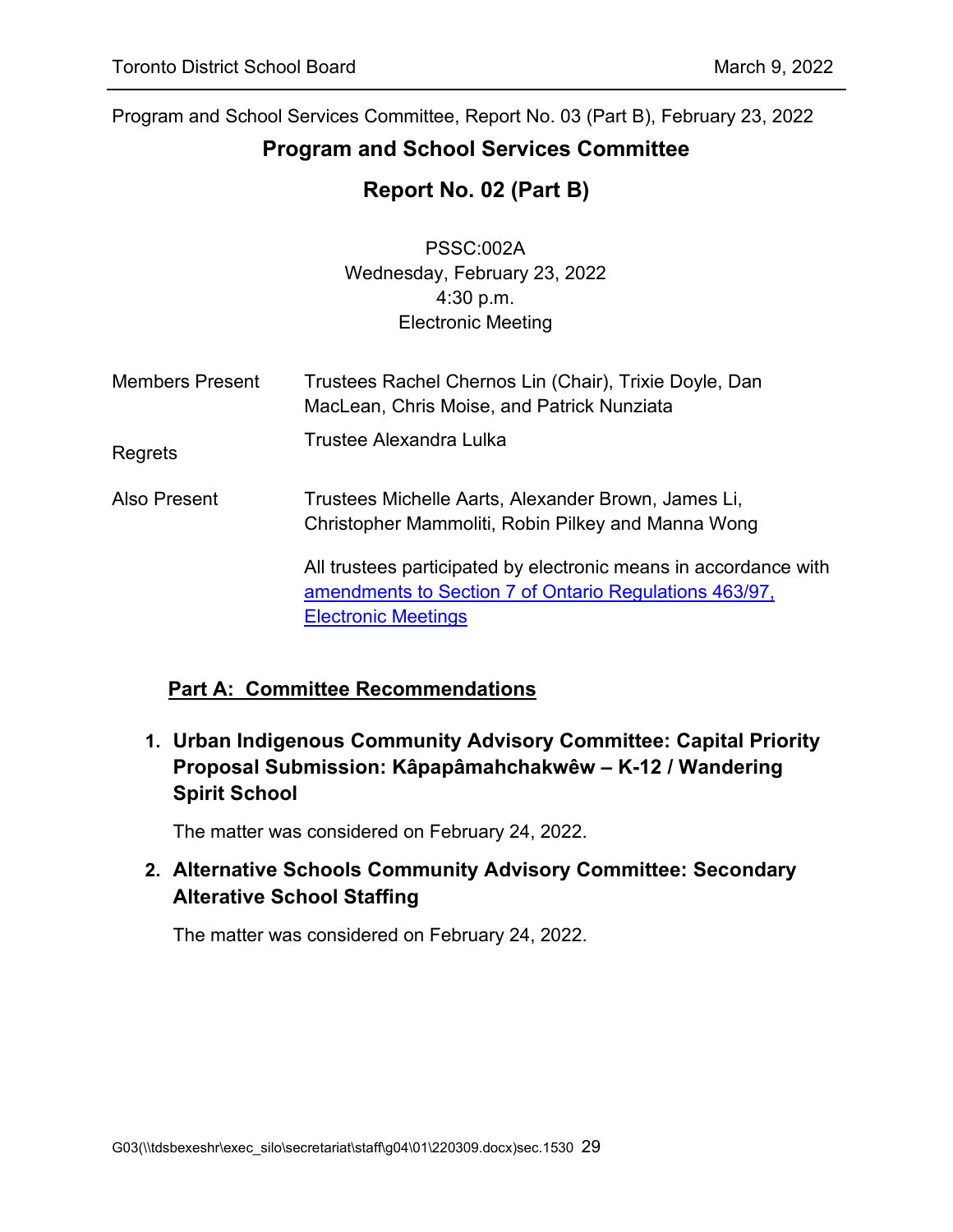# **3. Alternative Schools Community Advisory Committee: TDSB Community Outreach Ambassadors**

The Committee considered a report from the Alternative Schools Community Advisory Committee (see PSSC:002A, page 9) presenting a recommendation to hire community outreach ambassadors.

**Moved by:** Trustee MacLean **Seconded by:** Trustee Moise

The Program and School Services Committee **RECOMMENDS that the following be referred to the Finance, Budget and Enrolment Committee for consideration as part of the budget process:**

ASCAC recommends that the TDSB dedicate resources to have Community Outreach Ambassadors. The ambassadors would be tasked with going out into different communities to better educate them about all the different options available to them within the Board, including, but not limited to alternative schools, specialty schools and programs, academies, French Immersion, mental health programs, etc. This more targeted and personalized one-on-one approach by the Board may greatly improve information reaching those communities who are currently underserved through existing TDSB marketing approaches.

**Carried**

# **4. Parent Involvement Advisory Committee: Suspension of the TDSB School Council By-Laws Template**

The Committee considered a report from the Parent Involvement Advisory Committee (see PSSC:002A, page 31) presenting a recommendation regarding the suspension of the school council by-laws.

**Moved by:** Trustee Doyle **Seconded by:** Trustee Nunziata

The Program and School Services Committee **RECOMMENDS that the following be referred to staff for further discussion with the appropriate PIAC working groups:**

Therefore, be it resolved that PIAC recommends to the Director of Education and the Board of Trustees that the TDSB School Council By-Laws Template be suspended from use until:

1. The by-laws are reviewed for compliance with O. Reg. 612/00;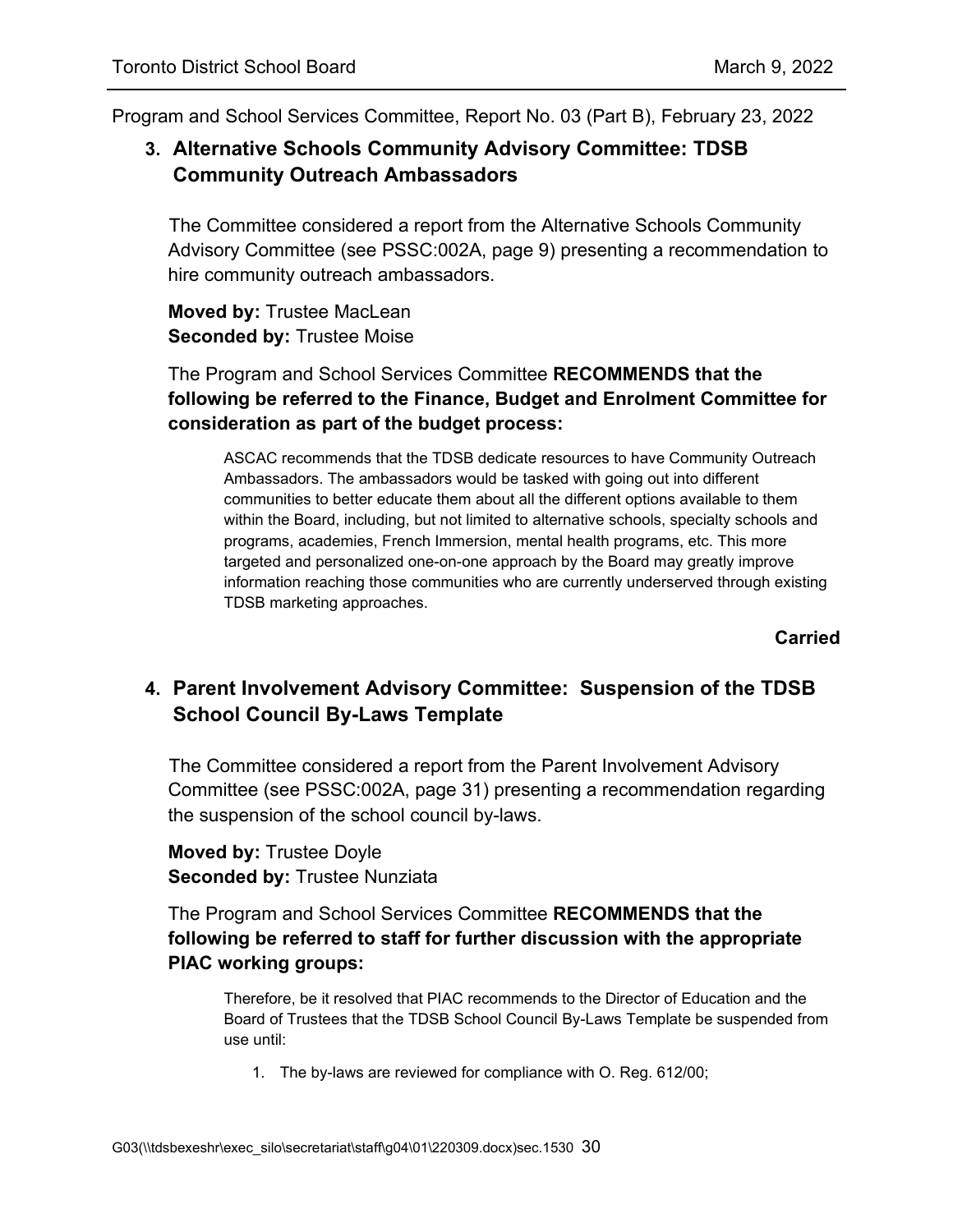- 2. The by-laws which are not required by O. Reg. 612/00 as well as the compulsory by-law on conflict resolution undergo fulsome and meaningful consultation with parents/caregivers and school councils.
- 3. The by-laws are edited for user-friendly, plain, and accessible language and remain strongly aligned with the TDSB's Equity policy PO37.
- 4. The by-laws be presented to PIAC prior to being made available to school councils for use, no later than April 2022.

#### **Carried**

# **5. Parent Involvement Advisory Committee: Support of School Council IT Support**

The Committee considered a report from the Parent Involvement Advisory Committee (see PSSC:002A, page 31) presenting a recommendation regarding email and IT support for school councils.

**Moved by:** Trustee Doyle **Seconded by:** Trustee MacLean

The Program and School Services Committee **RECOMMENDS that the Director:**

- **(a) report back in writing to PIAC at the March 2022 PIAC meeting outlining how many shared email accounts for School Councils and Advisory Committee members have been successfully activated this year compared to the number of active councils and Advisory Committee members.**
- **(b) report back in writing to PIAC by the March 2022 PIAC meeting outlining a comprehensive plan as to how existing backlogged IT access issues will be resolved. The plan should set timelines and priority groups for access and include who has received access and who has access still.**

**Carried**

# **6. Parent Involvement Advisory Committee: Simplified Elementary School Schedule**

The Committee considered a report from the Parent Involvement Advisory Committee (see PSSC:002A, page 31) presenting a recommendation regarding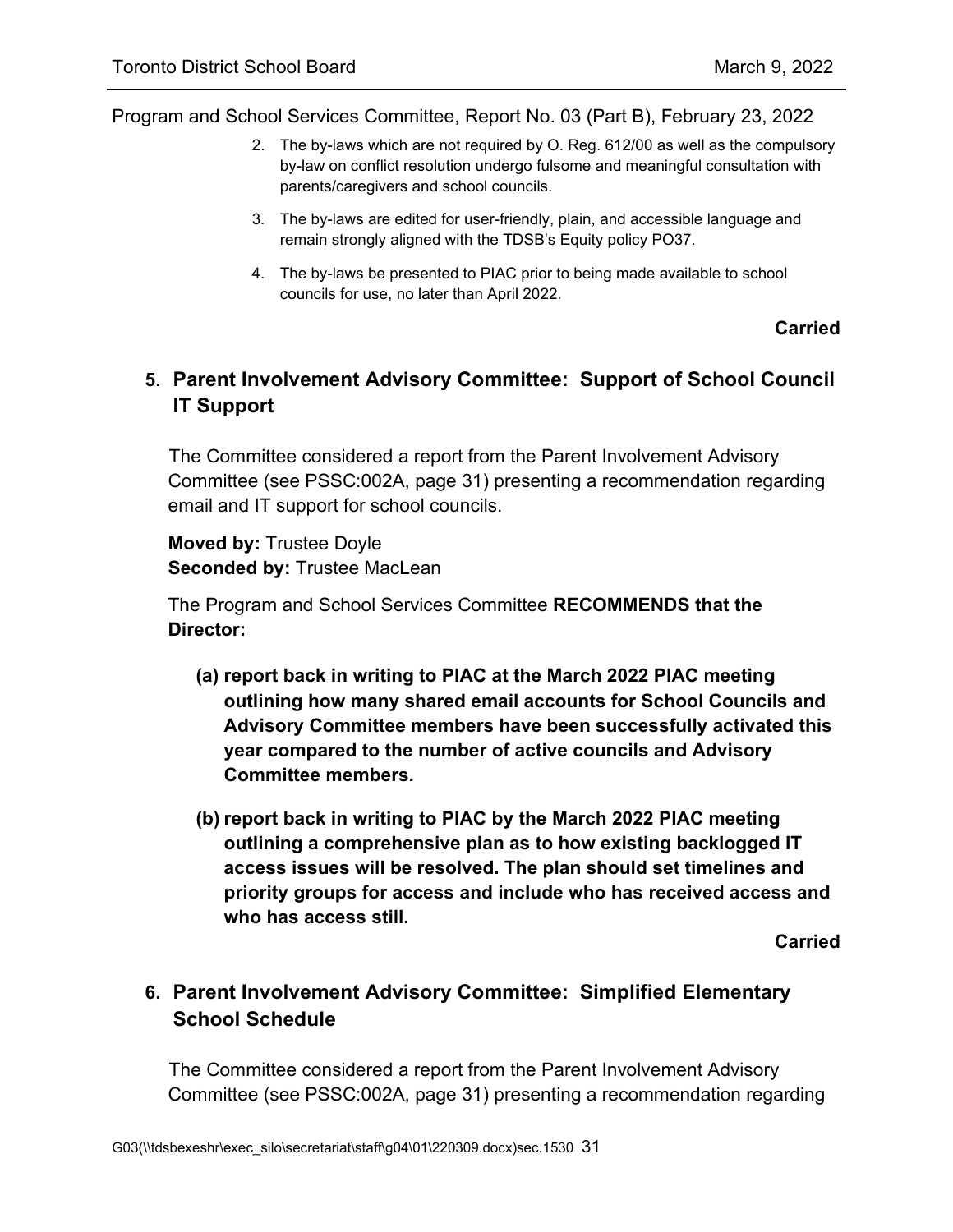the implementation of a fixed five-day cycle schedule. The Committee noted that this matter deals with the day-to-day operations of schools and outside the scope of the Program and School Services Committee.

**Moved by:** Trustee Doyle **Seconded by:** Trustee MacLean

The Program and School Services Committee **RECOMMENDS that the following be referred to staff for information:**

Ask appropriate TDSB Senior Leadership Staff work to implement the fixed 5-day cycle schedule either system wide or providing it as an option to be allowed at appropriate schools where there is support from parents and educators and with recognition that buyin from Elementary Teachers of Toronto (ETT) union is essential.

**Carried**

# **7. Special Education Advisory Committee: Implementation of Recommendations From the K-12 Education Standards Development Committee**

The Committee considered a report from the Special Education Advisory Committee (see PSSC:002A, page 39) presenting a recommendation regarding the implementation of recommendations from the K-12 Standards Development **Committee** 

**Moved by:** Trustee MacLean **Seconded by:** Trustee Doyle

The Program and School Services Committee **RECOMMENDS:**

**Whereas in 2018, the Ontario Government appointed the K-12 Education Standards Development Committee ("the K-12 Committee") under the Accessibility for Ontarians with Disabilities Act to recommend the steps needed to remove and prevent barriers in Ontario schools that impede full participation by students with disabilities.**

**And whereas on June 1, 2021, the Ontario Government made public the K-12 Committee's initial report and recommendations.**

**And whereas the K-12 Committee's final report has now been submitted to the Ontario Government, and the Ontario Government is required to publicly post it upon receiving it.**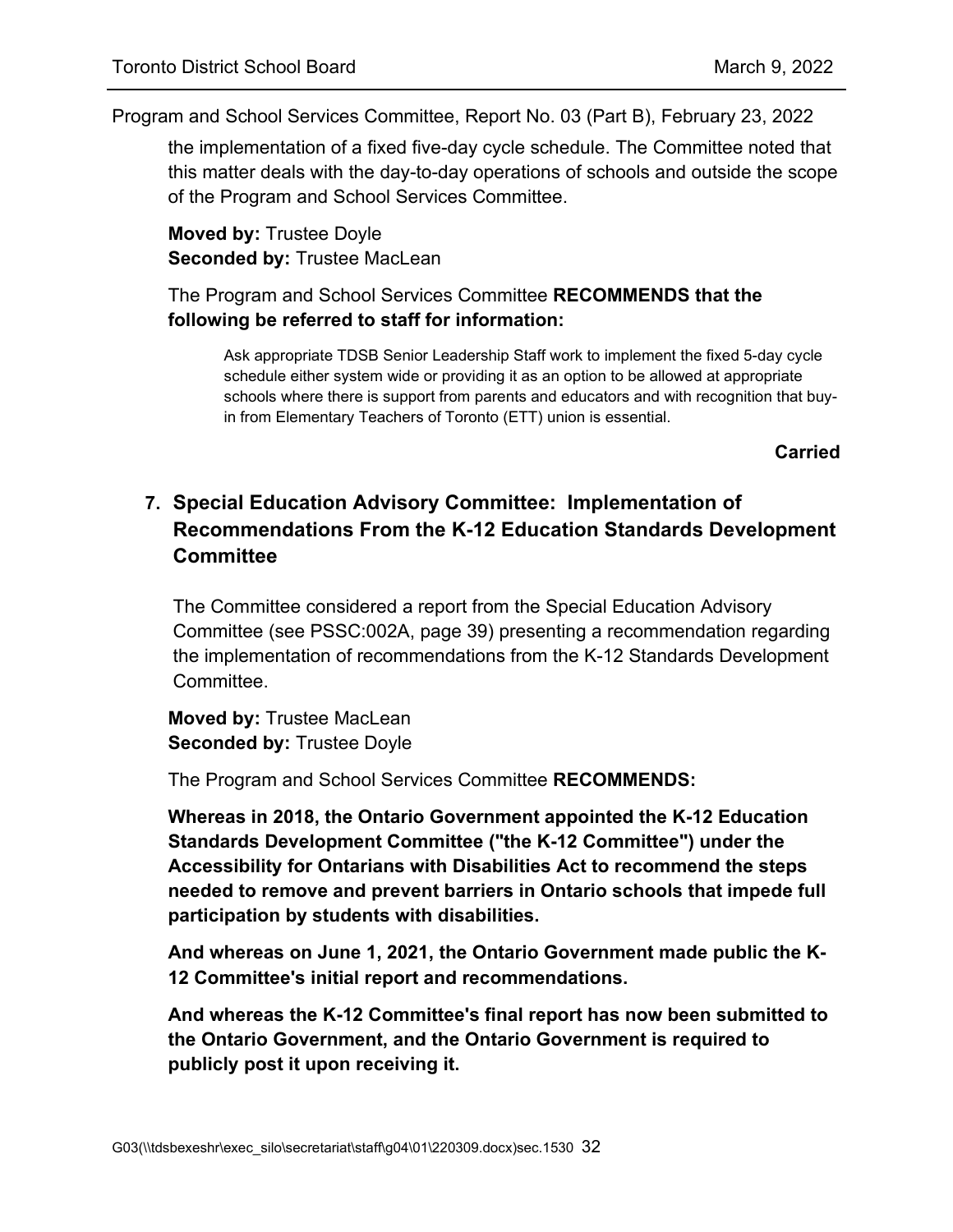**And whereas among other things, the K-12 Committee has made recommendations that are the same in substance as recommendations which the Special Education Advisory Committee of the Toronto District School Board has presented to TDSB.**

**Therefore the Special Education Advisory Committee of the Toronto District School Board resolves:**

**That the Toronto District School Board implement as many of the K-12 Committee's recommendations as soon as possible.**

#### **Carried**

### **8. Human Rights Reporting Portal Feasibility [4265]**

The Committee considered a report from staff (see PSSC:002A, page 43), presenting information on the feasibility of creating a portal for receiving informal complaints related to human rights.

**Moved by:** Trustee MacLean **Seconded by:** Trustee Doyle

The Program and Schools Services Committee **RECOMMENDS that the report be received.**

**Carried**

# **9. 2022-2023 School Year Calendar: Revised [4266]**

The matter was considered on February 24, 2022.

# **10.Spring 2022 Student Census Pilot and Fall 2022 System Launch [4267]**

The Committee considered a report from staff (see PSSC:002A, page 55), presenting information on the student census pilot and system launch.

**Moved by:** Trustee Moise **Seconded by:** Trustee Mammoliti

The Program and Schools Services Committee **RECOMMENDS that the report be received.**

**Carried**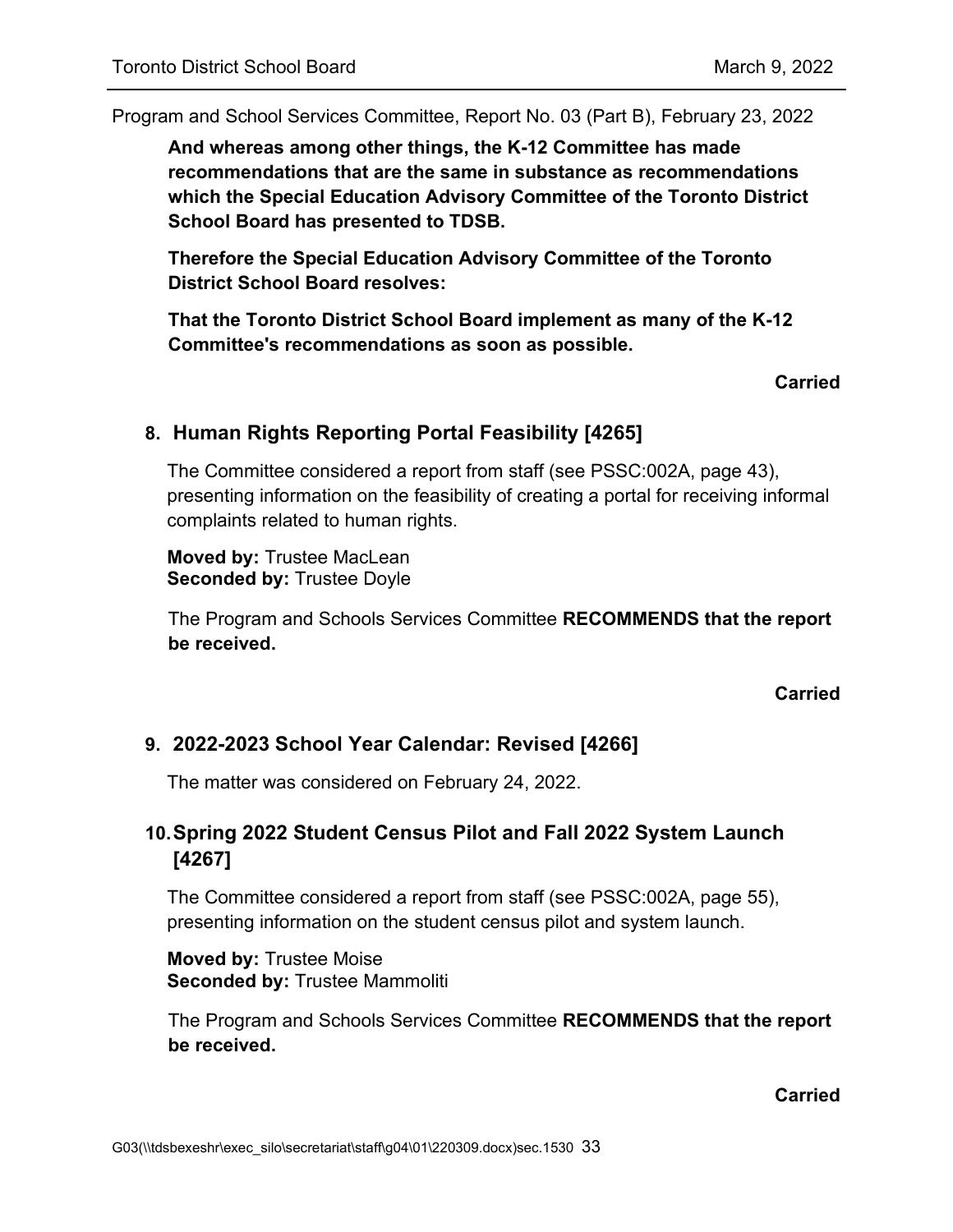### **Part B: Information Only**

Part B matters were received at the Special meeting on February 24, 2022.

# **Part C: Ongoing Matters**

No matters to report.

Submitted by: Rachel Chernos Lin, Committee Chair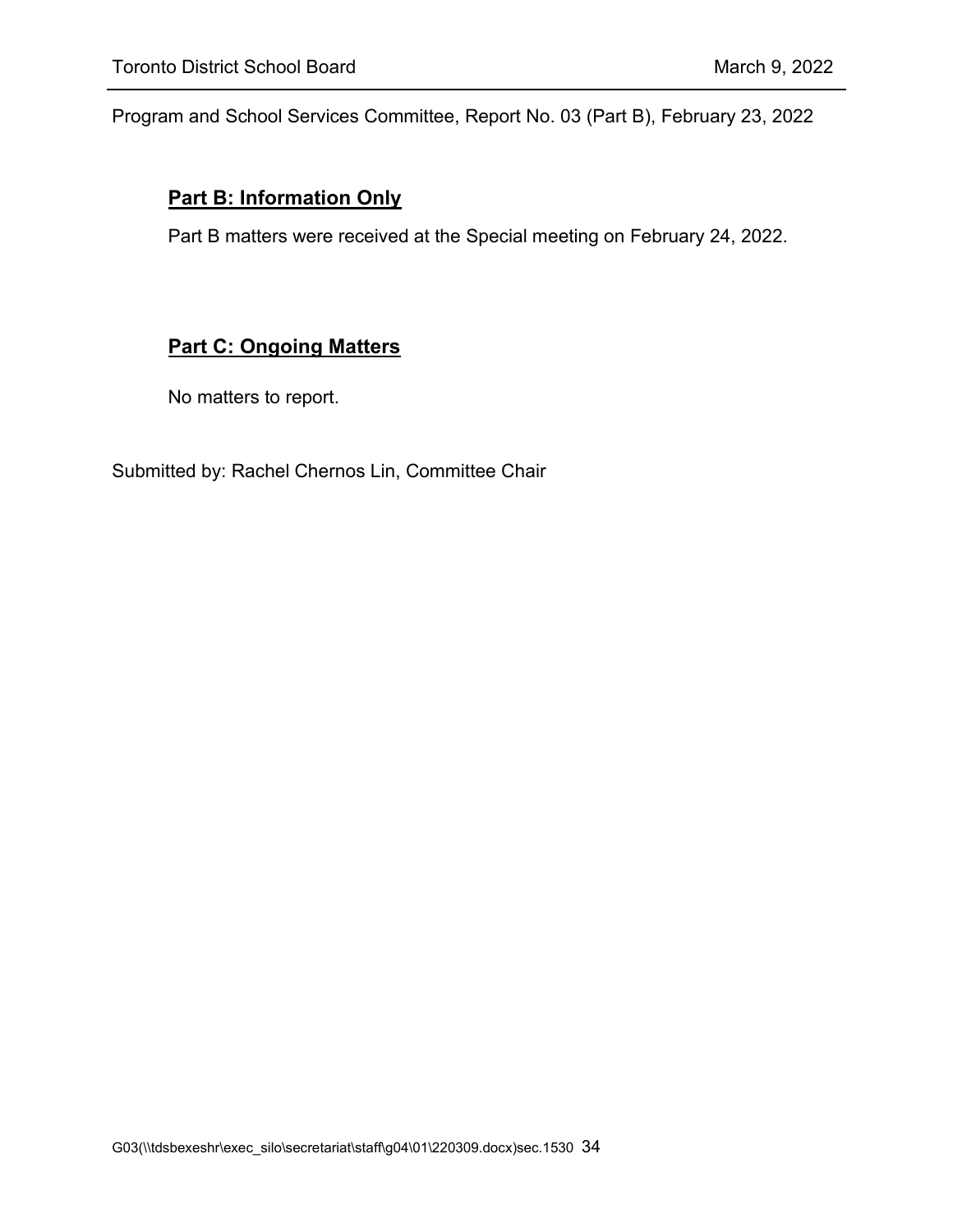# <span id="page-34-0"></span>**Planning and Priorities Committee**

# **Report No. 04**

PPC:004A Wednesday, March 2, 2022 Electronic Meeting

Members Present Alexander Brown (Chair), Michelle Aarts, Rachel Chernos Lin, Stephanie Donaldson, Trixie Doyle, Harpreet Gill, Parthi Kandavel, Shelley Laskin, Dan MacLean, Christopher Mammoliti, Chris Moise, Patrick Nunziata, Robin Pilkey, Zakir Patel, Yalini Rajakulasingam, David Smith, Anu Sriskandarajah, Jennifer Story, Chris Tonks, Manna Wong, and Indigenous Student Trustee Isaiah Shafqat

Regrets Regrets were received from Trustees James Li and Alexandra Lulka

> Trustees participated by electronic means in accordance with [amendments to Section 7 of Ontario Regulations 463/97,](https://www.ontario.ca/laws/regulation/970463)  [Electronic Meetings](https://www.ontario.ca/laws/regulation/970463)

# **Part A: Committee Recommendations**

# **1. Toronto Lands Corporation: Reappointment of Citizen Directors on the Toronto Lands Corporation**

The Committee considered a report from the Toronto Lands Corporation (see PPC:004A, page 1) presenting a recommendation for the reappointment of two citizen directors of the TLC.

**Moved by:** Trustee Mammoliti **Seconded by:** Trustee Pilkey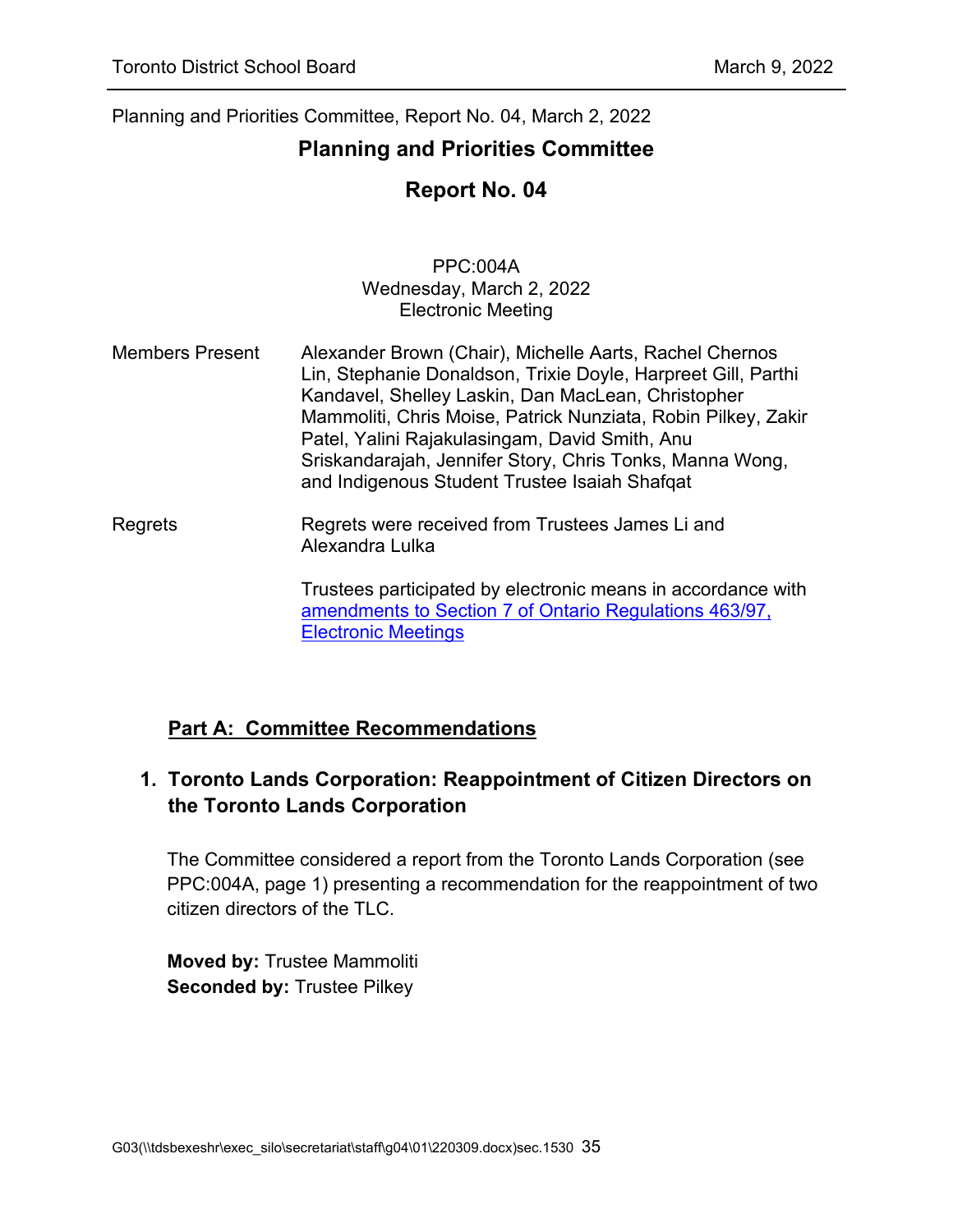The Planning and Priorities Committee **RECOMMENDS that the following citizens be reappointed to the position of Director of the Toronto Lands Corporation for a period of three years from March 1, 2022 to March 31, 2025:**

- **(i) Laurie McPherson**
- **(ii) Doug Annand**

**Carried**

### **2. Combatting Hate and Racism: Student Learning Strategy [4268]**

The Committee considered a report from staff (see PPC:004A, page 5) presenting information in response to a Board decision on December 8, 2021 seeking interim actions following issues raised by the Integrity Commissioner following an investigation complaint.

**Moved by:** Trustee Moise **Seconded by:** Trustee Laskin

The Planning and Priorities Committee **RECOMMENDS that the report be received.**

**Carried**

# **3. Revised Plan for Annual Reports on the Multi-Year Strategic Plan [4274]**

The Committee considered a report from staff (see PPC:004A, page 17) presenting information on the origin and status of reports presented annually.

**Moved by:** Trustee Mammoliti **Seconded by:** Trustee MacLean

The Planning and Priorities Committee **RECOMMENDS that the list of reports to be presented annually, as aligned with the Multi-Year Strategic Plan and/or COVID-19 Pandemic Recovery Plans, as presented in the report, be approved.**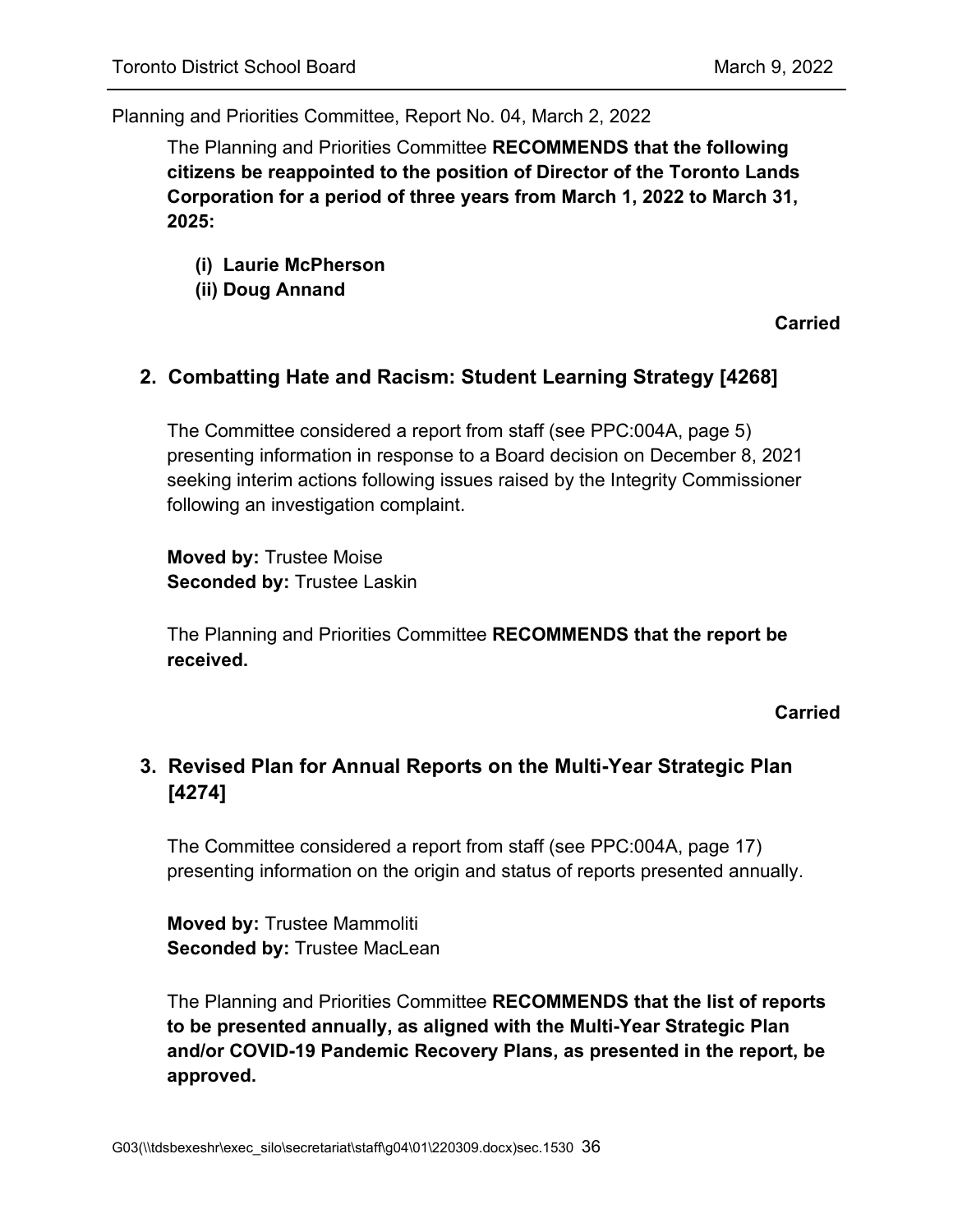#### **Carried**

### **4. Administrative Site Review: Update [4273]**

The Committee considered a report from staff (see PPC:004A, page 21) presenting an update on the review of the Board's administrative sites.

**Moved by:** Trustee Moise **Seconded by:** Trustee Donaldson

The Planning and Priorities Committee **RECOMMENDS that the report be received.**

### **Carried**

### **5. COVID-19 Pandemic Recovery Plan Update: March 2022 [4271]**

The Committee considered a report from staff (see PPC:004A, page 41) presenting information on a recovery plan following COVID-19, as requested by the Board on April 21, 2021.

**Moved by:** Trustee Doyle **Seconded by:** Trustee Rajakulasingam

The Planning and Priorities Committee **RECOMMENDS that the report be received.**

#### **Carried**

# **6. 2022 RBC Canadian Open: Permit Use Richview Collegiate Institute [4272]**

The Committee considered a report from staff (see PPC:004A, page 81) presenting information on a request from the organizers of the RBC Canadian Open to host a two-day concert at on the football field Richview Collegiate Institute in June 2022.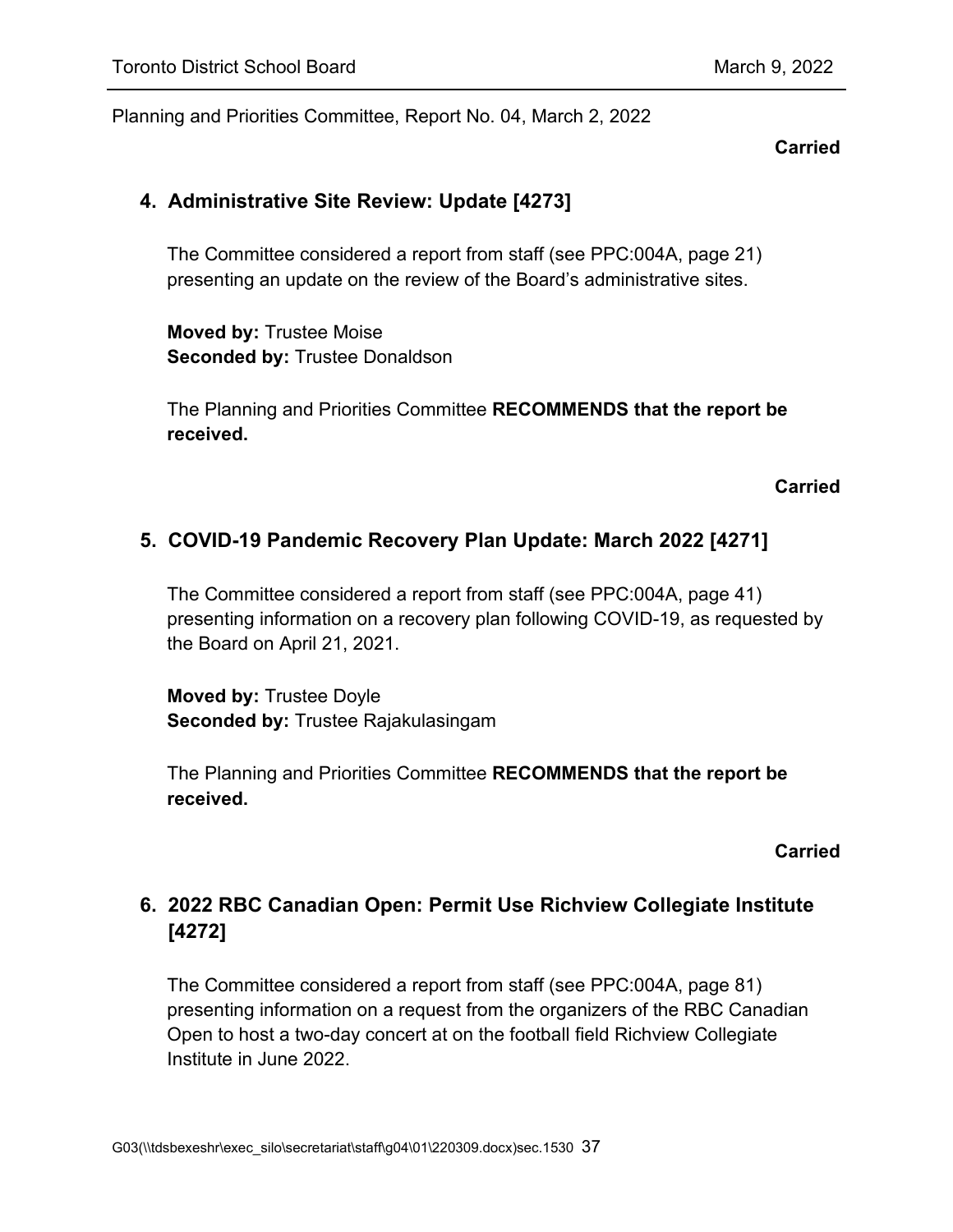**Moved by:** Trustee MacLean **Seconded by:** Trustee Kandavel

The Planning and Priorities Committee **RECOMMENDS that, subject to compliance with all other applicable permit conditions, section 6.12(a) of policy P011, Community Use of Board Facilities and section 6.3 of policy P095, Restrictions on Alcohol, Drug and Tobacco Use be waived for the purpose of hosting a golf concert on the football field at Richview Collegiate Institute in June 2022, as part of the RBC Canadian Open tournament.**

**Carried**

# **7. Trustee Determination and Distribution: 2022 Municipal Election [4263]**

The Committee considered a report from staff (see PPC:004A, page 85) presenting the determination and distribution of trustees for the 2022 municipal election, as required by section 58.1 of the *Education Act* and Ontario Regulation 412/00, Elections to and Representation on District School Boards.

**Moved by:** Trustee Moise **Seconded by:** Trustee Wong

The Planning and Priorities Committee **RECOMMENDS that for the 2022 municipal election:**

- **(a) A total of 22 trustees be determined for the Toronto District School Board;**
- **(b) The trustees be distributed into 22 wards as per Appendix D, as presented in the report.**

**Carried**

**8. Accommodation of Students From Residential Developments at 41 Roehampton Avenue, 89 Roehampton Avenue, 25 Holly Street, and 50 Dunfield Avenue [4262]**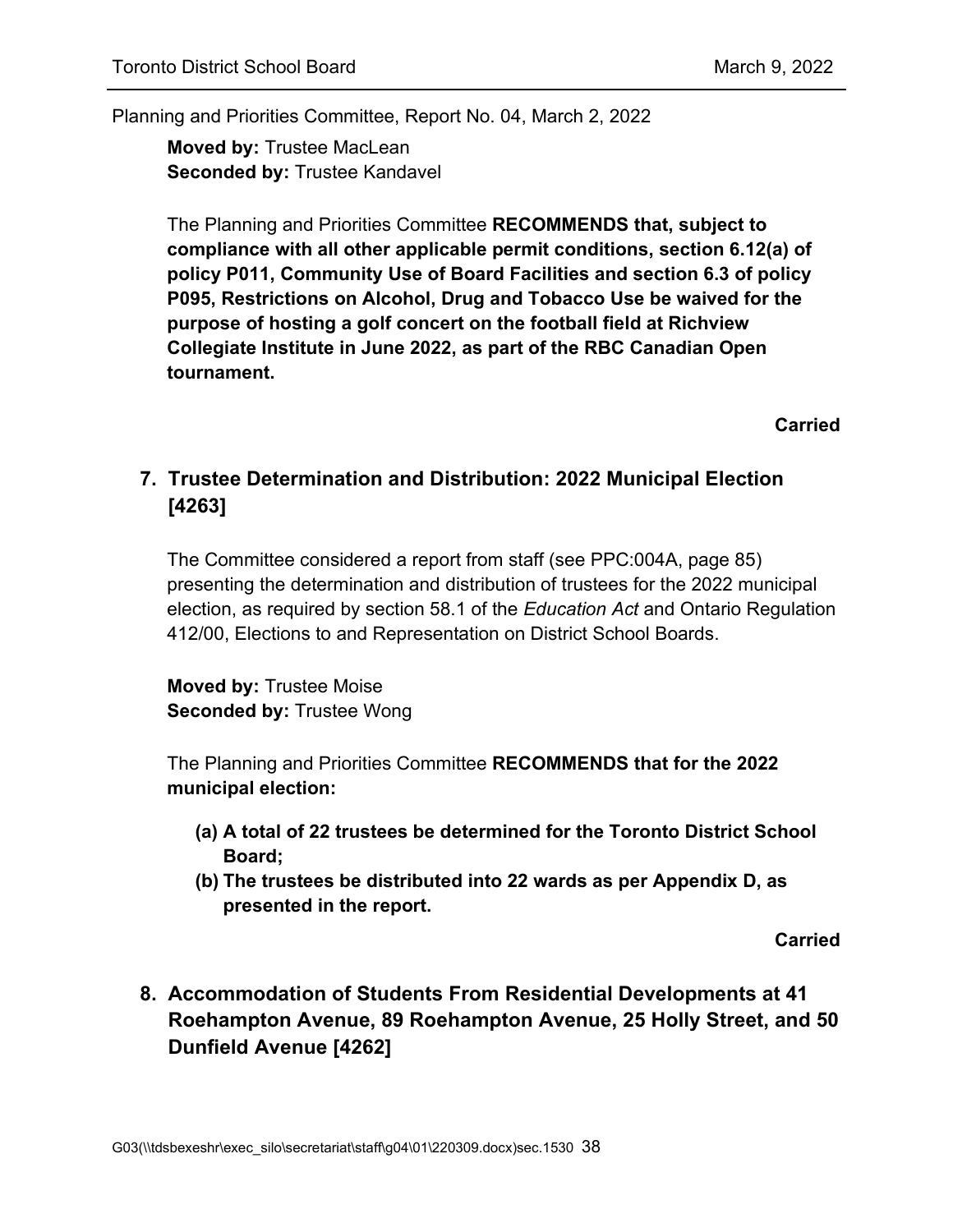The Committee considered a report from staff (see PPC:004A, page 105) presenting a recommendation for a school designation for new residential developments.

**Moved by:** Trustee Laskin **Seconded by:** Trustee Chernos Lin

The Planning and Priorities Committee **RECOMMENDS that, effective immediately, Rippleton Public School be the designated elementary school for students residing in the new residential developments located at 41 Roehampton Avenue, 89 Roehampton Avenue, 25 Holly Street, and 50 Dunfield Avenue.**

**Carried**

# **Part B: Information Only**

### **9. Call to Order and Acknowledgement of Traditional Lands**

An electronic meeting of the Planning and Priorities Committee was convened on Wednesday, March 2, 2022 from 4:32 to 9:18 p.m., with Alexander Brown presiding.

### **10. Approval of the Agenda**

On motion of Trustee Moise, seconded by Trustee Wong, the agenda was approved.

# **11. Declarations of Possible Conflict of Interest**

No matters to report

#### **12. Delegations**

re Item 7.1, Combating Hate and Racism [4268]

1. Adeline Wong, Parent

#### re Item 7.4. COVID-19 Pandemic Recovery Plan Update: March 2022 [4271]

2. Kristyn Owers, Parent and TDSB Teacher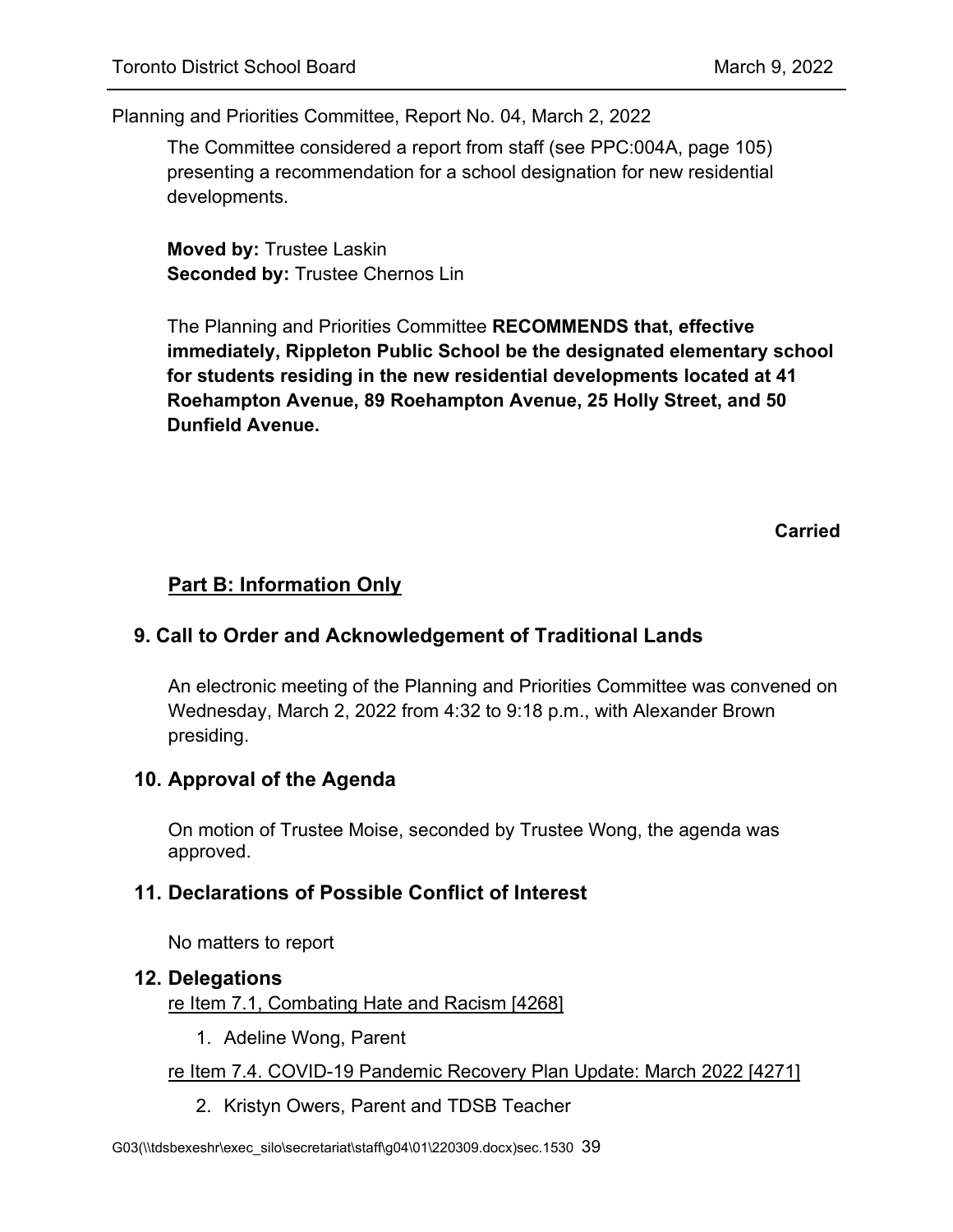The following delegates were invited to speak at the meeting, however the Chair did not allow the delegates to continue, as they did not speak on the topic they requested:

re Item 7.1, Combating Hate and Racism [4268]

1. Zoyeb Ehsan, Student

#### re Item 7.4. COVID-19 Pandemic Recovery Plan Update: March 2022 [4271]

- 1. Steven Pelech, Professor, University of British Columbia
- 2. Dr. Paul E. Alexander, Health Research Methodologist
- 3. Gary Batey, Parent

### **13. Report From Trustees Appointed to the Ontario Public School Boards' Association**

The Committee received an update on the activities of the Ontario Public School Boards' Association, including the following:

- Updates from the Public Education Symposium and the Central East Regional Council Meeting, both held January 28, 2022;
- Information on the new Student Trustee Handbook;
- Highlights from the February 2022 Board of Directors meeting;
- Notice of the upcoming Education Labour Relations and Human Resources Symposium to be held virtually on April 28, 2022.

### **14. Adjournment**

On motion of Trustee Moise, seconded by Trustee Patel, the meeting adjourned at 9:18 p.m.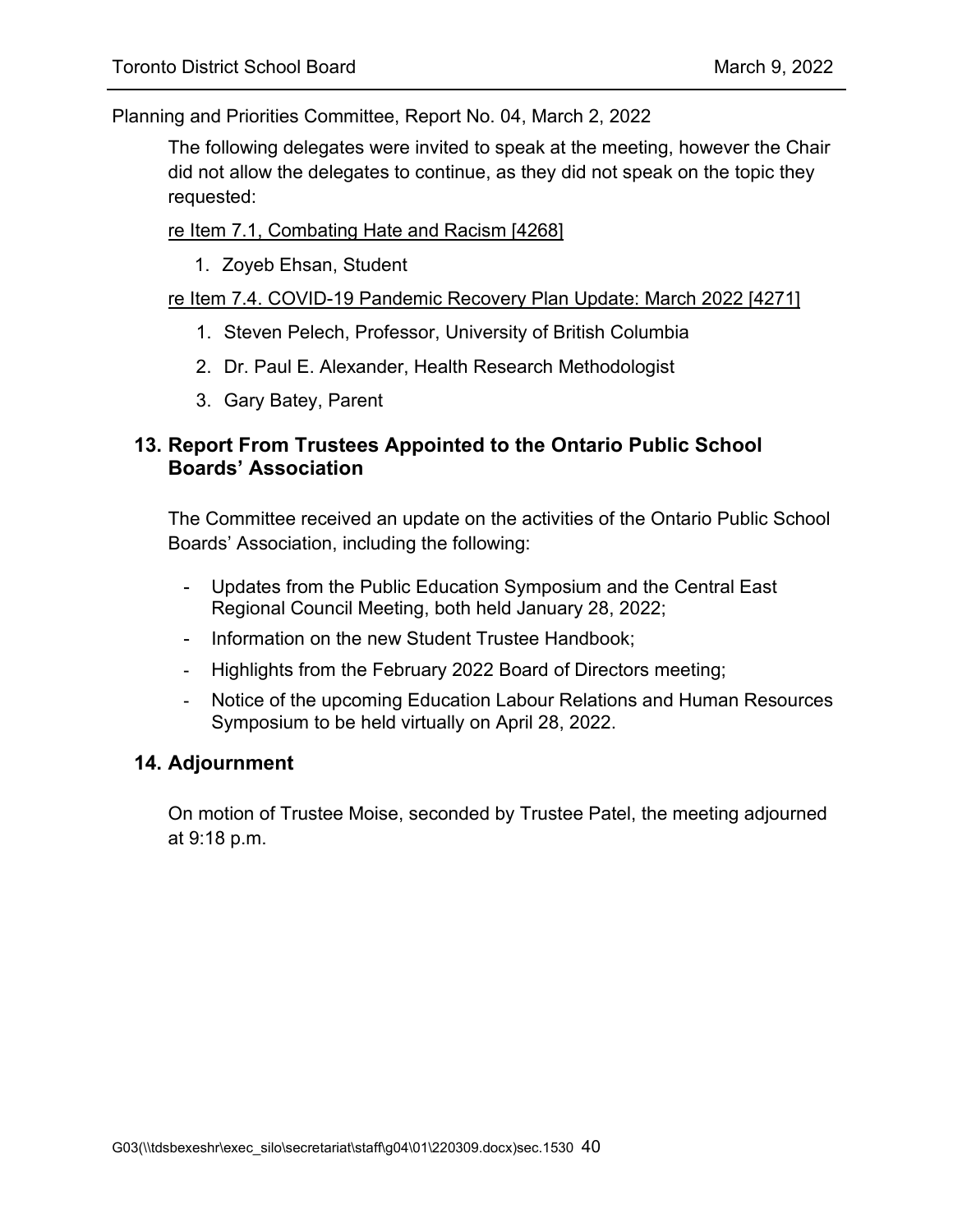#### **Part C: Ongoing Matters**

#### **15. Written Notice of Motion**

Trustees Laskin and Aarts, on behalf of Student Trustees Woo and Dadhich and Indigenous Student Trustee Shafqat provided notice of the following for consideration at the Planning and Priorities Committee meeting on April 12, 2022:

#### **Student Trustee Governance**

Whereas regulation 7/07 of the Education Act applies to every school board established under section 67 of the Act and states that every board shall have at least two but not more than three student trustees (O. Reg. 7/07, s. 3; O. Reg. 354/18, s. 1); and

Whereas, student trustees have the same general responsibilities as all trustees to represent the interests of the entire community; however, they also provide their perspective to ensure that the students of the future will be served well; and

Whereas, student trustees are elected representatives, and are to be held accountable to the school board; and

Whereas, the Indigenous Student Trustee is the only elected Indigenous representative for the Toronto District School Board; and

Whereas, per section 55(5) of the Education Act student trustees have the right to partake in certain in-camera sessions closed to the public, demonstrating the high standing and trustworthiness of student trustees; and

Whereas, per section 55(7) of the Education Act student trustees receive equal opportunities to Board trustees, including access to professional development, resources and training; and

Whereas, student trustees shall have the right to abstain from voting and be counted as equals within the quorum of the entire board; and

Whereas, students should be able to begin the discussions surrounding items that they feel are most pertaining to their constituency without the need to request support; and

Whereas, the student voice is most effectively communicated by granting student trustees equal opportunities to participate in Board functions as other Board trustees;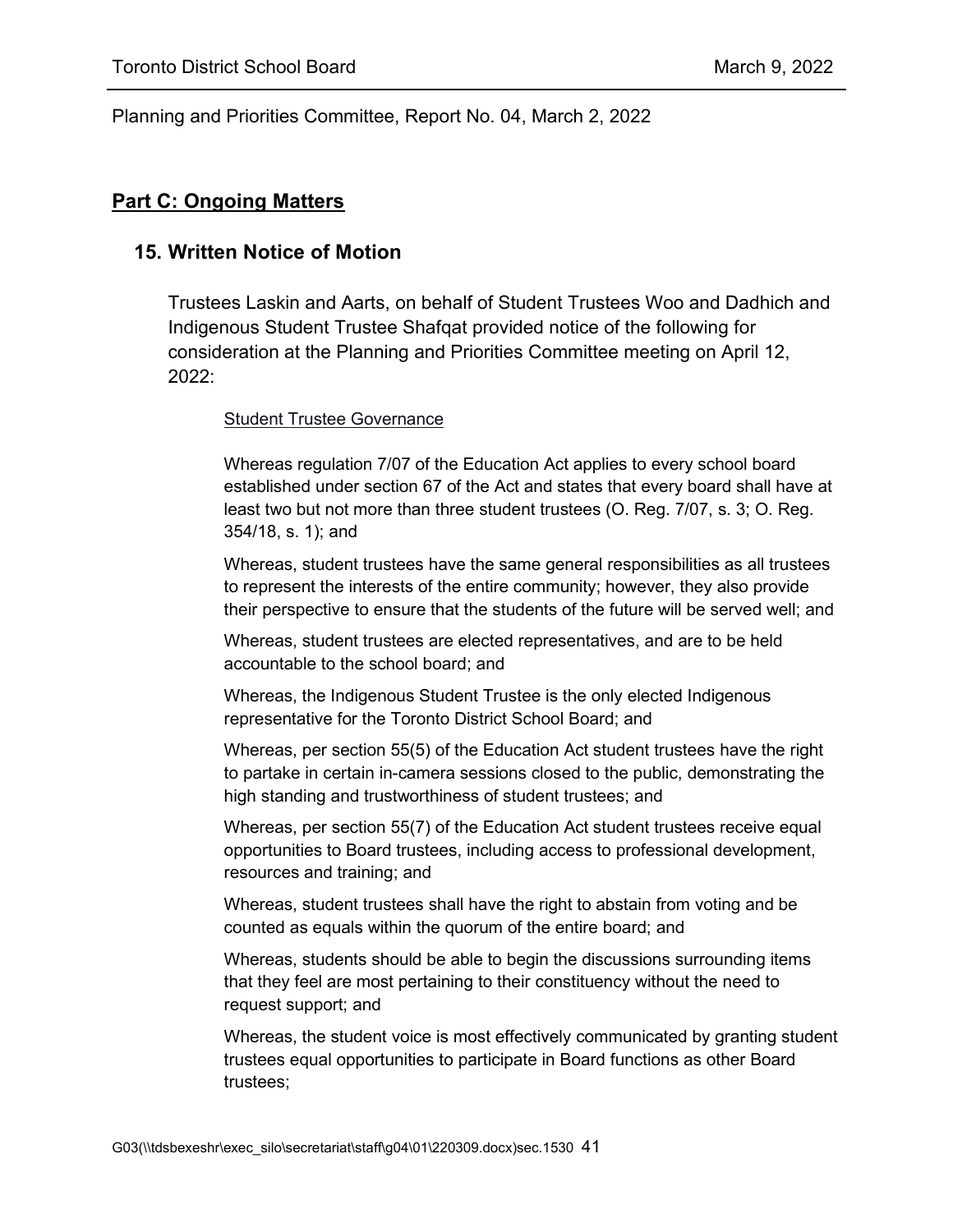Therefore, be it resolved:

- (a) That the Chair write a letter to the Minister of Education to request that the Education Act, 1990 be amended:
	- i. to allow student trustees the right to independently move and second motions for consideration by the Board;
	- ii. to allow student trustees to be counted toward quorum at meetings of the Board;
- (b) That the Ontario Public School Boards' Association, Ontario Student Trustees' Association (OSTA-AECO) and Members of Provincial Parliament representing Toronto ridings be copied on the correspondence in part (a).

Submitted by: Alexander Brown, Committee Chair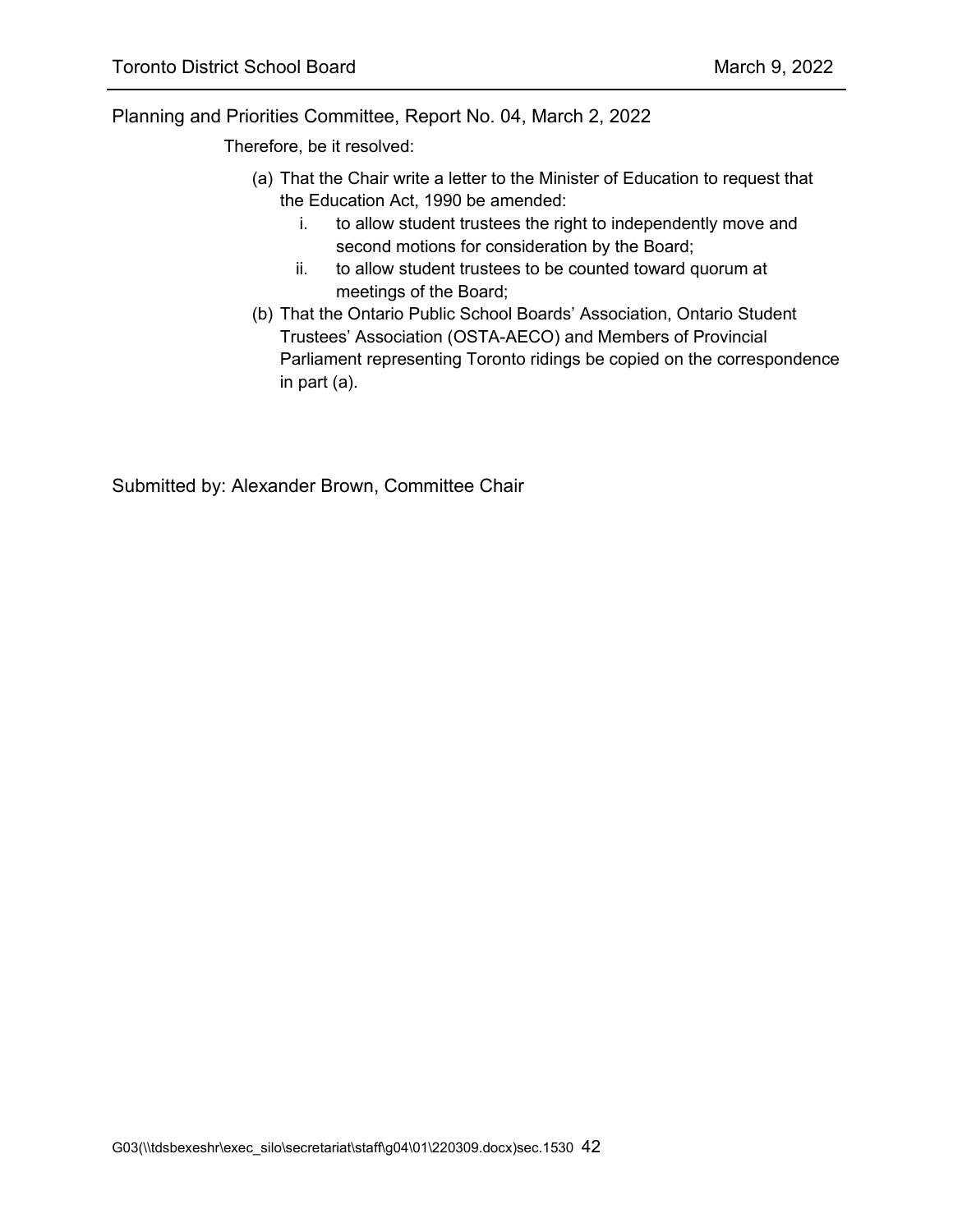Representation on the Ontario Public School Boards' Association

### <span id="page-42-0"></span>**Representation on the Ontario Public School Boards' Association**

**From**: Denise Joseph-Dowers, Senior Manager, Governance and Board Services

At the Organizational meeting held on November 15, 2021, the Board appointed the following representatives to serve on the Ontario Public School Boards' Association:

#### Ontario Public School Boards' Association

#### *Directors*

- 1. Trustee Michelle Aarts
- 2. Trustee Stephanie Donaldson, Vice-president, Enrolment
- 3. Trustee Chris Moise, Alternate Vice-president, Enrolment

#### *Alternate Directors*

- 1. Trustee Rachel Chernos Lin
- 2. Trustee Shelley Laskin
- 3. Trustee Robin Pilkey

*Voting Delegate*: Trustee Stephanie Donaldson *Alternate Voting Delegate*: Trustee Michelle Aarts

#### Resignation of Trustee Donaldson

On February 1, 2022, Trustee Donaldson indicated her intention to step down from OPSBA.

Trustee Donaldson shared her intention with the Board's current OPSBA representatives, who have expressed an interest in replacing her as follows:

Trustee Aarts is interested in serving as Vice-president, Enrolment and Voting Delegate; Trustee Chernos Lin is interested in serving as a Director and Trustee Moise is interested in serving as Alternate Voting Delegate.

If these changes are approved, there will be one position of Alternate Director vacant.

#### **IT IS THEREFORE RECOMMENDED:**

**(a) That Director and alternate voting delegate, Trustee Michelle Aarts be appointed to replace Trustee Stephanie Donaldson as Vice-president, Enrolment and voting delegate on the Ontario Public School Boards' Association for the remainder of the term ending November 14, 2022;**